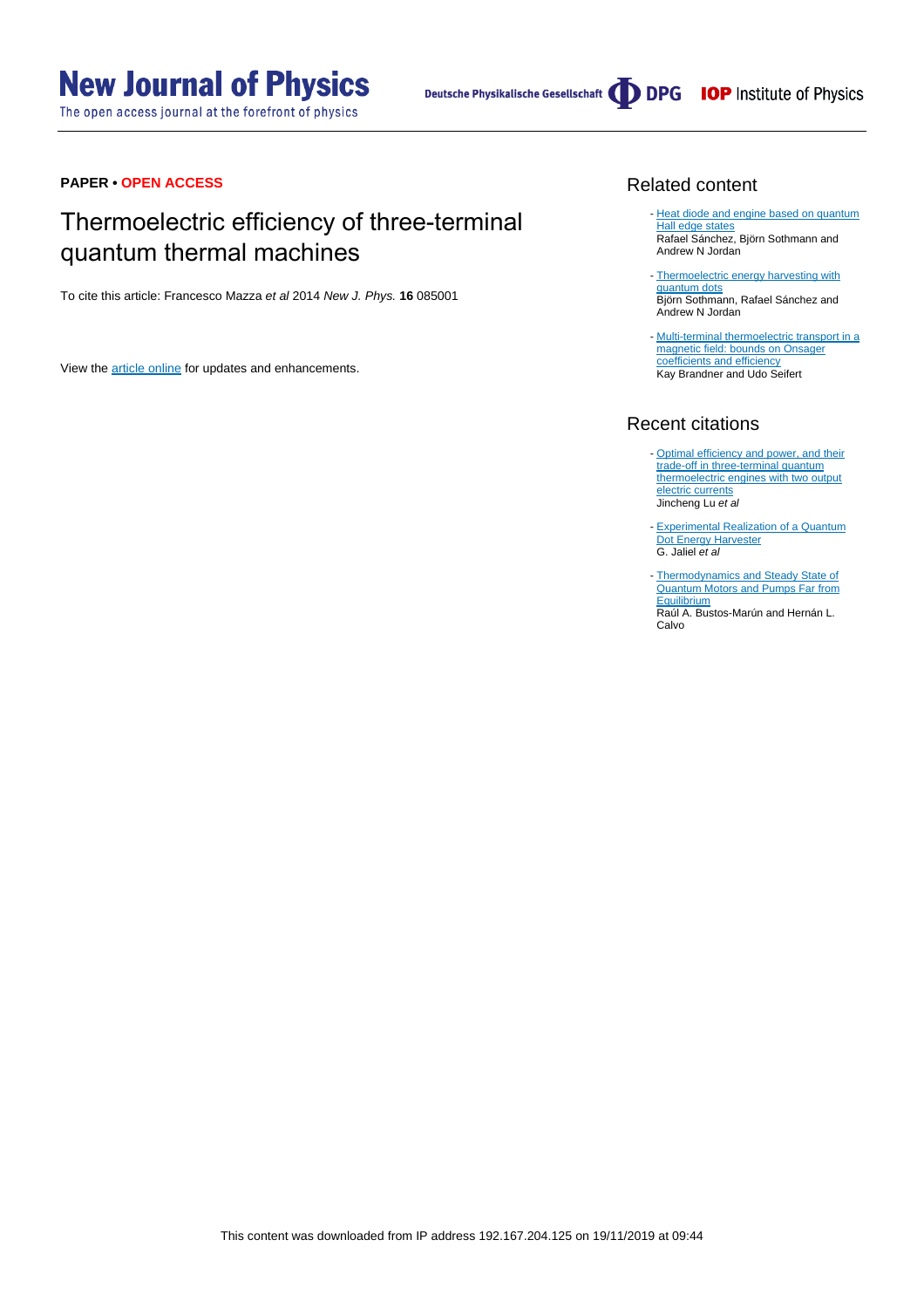# **New Journal of Physics**

The open access journal at the forefront of physics

Deutsche Physikalische Gesellschaft **DDPG** | IOP Institute of Physics

# Thermoelectric efficiency of three-terminal quantum thermal machines

# Francesco Mazza<sup>1</sup>, Riccardo Bosisio<sup>2</sup>, Giuliano Benenti<sup>3,4</sup>, Vittorio Giovannetti<sup>1</sup>, Rosario Fazio<sup>1</sup> and Fabio Taddei<sup>1</sup>

<sup>1</sup> NEST, Scuola Normale Superiore, and Istituto Nanoscienze-CNR, I-56126 Pisa, Italy <sup>2</sup> Service de Physique de l' État Condensé (CNRS URA 2464), IRAMIS/SPEC, CEA Saclay, 91191 Gif-sur-Yvette, France

<sup>3</sup> CNISM and Center for Nonlinear and Complex Systems, Universitá degli Studi dell' Insubria, via Valleggio 11, 22100 Como, Italy

<sup>4</sup> Istituto Nazionale di Fisica Nucleare, Sezione di Milano, via Celoria 16, 20133 Milano, Italy E-mail: [francesco.mazza@sns.it](mailto:francesco.mazza@sns.it)

Received 3 April 2014, revised 23 May 2014 Accepted for publication 27 May 2014 Published 7 August 2014 New Journal of Physics 16 (2014) 085001

[doi:10.1088/1367-2630/16/8/085001](http://dx.doi.org/10.1088/1367-2630/16/8/085001)

# **Abstract**

The efficiency of a thermal engine working in the linear response regime in a multi-terminal configuration is discussed. For the generic three-terminal case, we provide a general definition of local and non-local transport coefficients: electrical and thermal conductances, and thermoelectric powers. Within the Onsager formalism, we derive analytical expressions for the efficiency at maximum power, which can be written in terms of generalized figures of merit. Furthermore, using two examples, we investigate numerically how a third terminal could improve the performance of a quantum system, and under which conditions non-local thermoelectric effects can be observed.

Keywords: thermoelectric and thermomagnetic effects, nonequilibrium and irreversible thermodynamics, electronic transport in mesoscopic systems

# 1. Introduction

Thermoelectricity has recently received enormous attention due to the constant demand for new and powerful ways of energy conversion. Increasing the efficiency of thermoelectric materials,

Content from this work may be used under the terms of the [Creative Commons Attribution 3.0 licence](http://creativecommons.org/licenses/by/3.0/).  $\bigcirc$ Any further distribution of this work must maintain attribution to the author(s) and the title of the work, journal citation and DOI.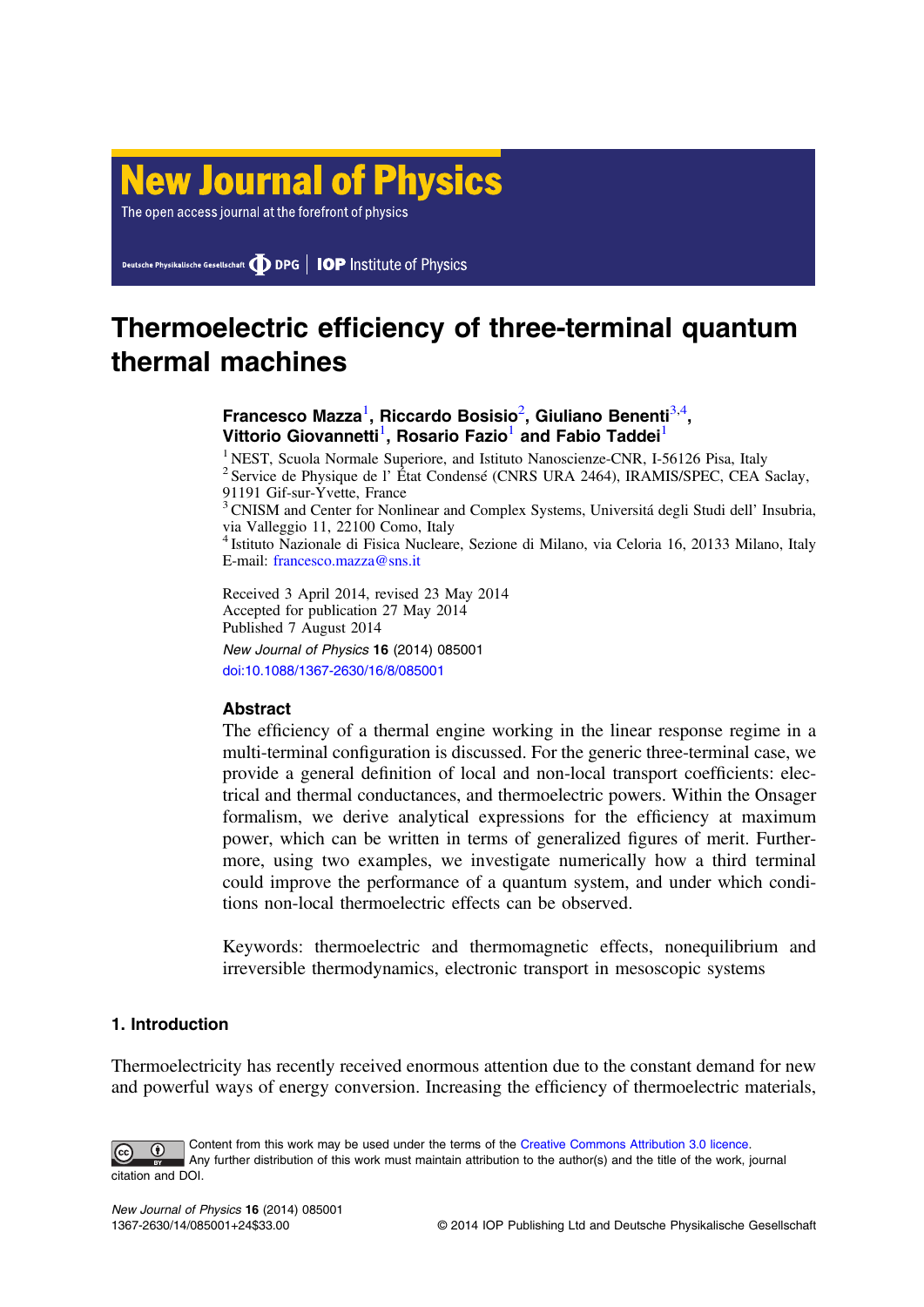<span id="page-2-0"></span>

Figure 1. Three-terminal thermal machine. A scattering region is connected to three different fermionic reservoirs, each of these is able to exchange heat and particles with the system. Reservoir 3 is taken as the reference for measuring temperature and energy:  $T_3 \equiv T$ ;  $\mu_2 = \mu$ . The reservoirs 1 and 2 have small variations in temperature and chemical potential:  $(T_i, \mu_i) = (T + \Delta T_i, \mu + \Delta \mu_i), i \in (1, 2)$ . With **S** we denote a generic coherent cattering region.

in the whole range spanning from macro- to nano-scales, is one of the main challenges of great importance for several different technological applications [[1](#page-23-0)–[6](#page-23-0)]. Progress in understanding thermoelectricity at the nanoscale will have important applications for ultra-sensitive all-electric heat and energy transport detectors, energy transduction, heat rectifiers and refrigerators, just to mention a few examples. The search for optimization of nano-scale heat engines and refrigerators has hence stimulated a large body of activity, recently reviewed by Benenti et al [[7\]](#page-23-0).

While most of the investigations have been carried out in two-terminal setups, thermoelectric transport in multi-terminal devices has just begun to be investigated [[8](#page-23-0)–[22](#page-24-0)] since these more complex designs may offer additional advantages. An interesting perspective, for instance, is the possibility to exploit a third terminal to 'decouple' the energy and charge flows and improve thermoelectric efficiency [[9](#page-23-0)–[12](#page-24-0), [16](#page-24-0)–[19\]](#page-24-0). Furthermore, fundamental questions concerning thermodynamic bounds on the efficiency of these setups has been investigated [\[13](#page-24-0)–[15,](#page-24-0) [20](#page-24-0), [21](#page-24-0)], also accounting for the effects of a magnetic field breaking the time-reversal symmetry [\[23](#page-24-0)]. In most of the cases studied so far, however, all but two-terminals were considered as mere probes; i.e. no net flow of energy and charge through them was allowed. In other works a purely bosonic reservoir has been used, only exchanging energy (and not charge) current with the system [[9](#page-23-0)–[12](#page-24-0)].

A genuine multi-terminal device will however offer enhanced flexibility and therefore it might be useful to improve thermoelectric efficiency. A full characterization of these systems is still lacking and motivates us to tackle this problem. Here we focus on the simplest instance of three reservoirs, which can exchange both charge and energy current with the system. A sketch of the thermal machine is shown in figure 1, where three-terminals are kept at different temperatures and chemical potentials connected through a scattering region. Our aim is to provide a general treatment of the linear response thermoelectric transport for this case, and for this purpose we will discuss local and non-local transport coefficients. Note that non-local transport coefficients are naturally requested in a multi-terminal setup, since they connect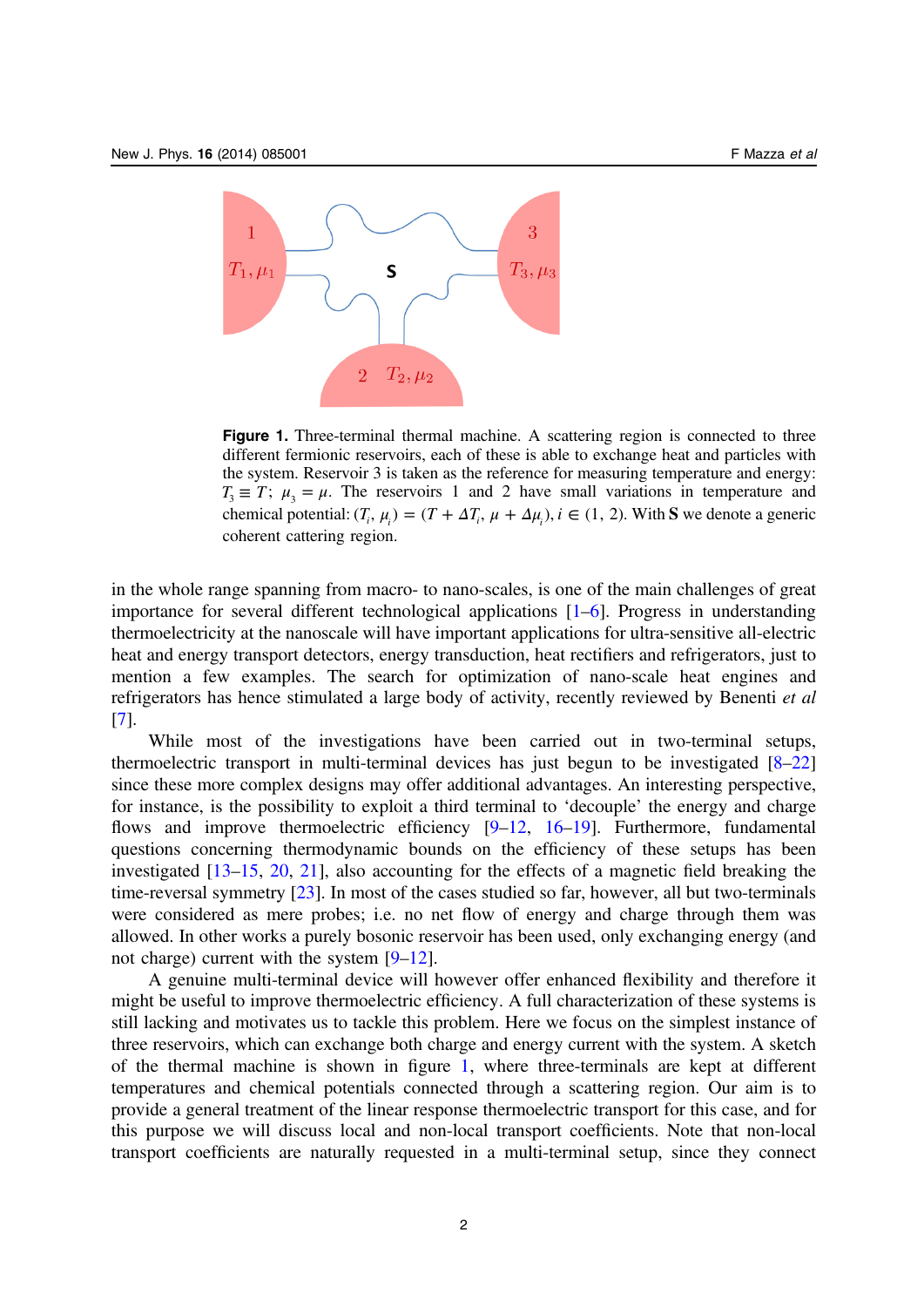<span id="page-3-0"></span>temperature or voltage biases introduced between two-terminals to heat and charge transport among the remaining terminals. We will then show that the third terminal could be exploited to improve thermoelectric performance with respect to the two-terminal case. We will focus our investigations on the efficiency at maximum power  $[24–33]$  $[24–33]$  $[24–33]$  $[24–33]$  $[24–33]$ , i.e. of a heat engine operating under conditions where the output power is maximized. Such quantity, central in the field of finite-time thermodynamics [[34\]](#page-24-0), is of great fundamental and practical relevance to understand which systems offer the best trade-off between thermoelectric power and efficiency.

The paper is organized as follows. In section 2 we briefly review the linear response, Onsager formalism for a generic three-terminal setup. We will discuss the maximum output power and trace a derivation of all the local and non-local transport coefficients. In section [3](#page-6-0) we extend the concept of Carnot bound at the maximum efficiency to the three-terminal setup and we derive analytical formulas of the efficiency at maximum power in various cases, depending on the flow of the heat currents. These expressions are written in terms of generalized dimensionless figures of merit. Note that the expressions derived in sections 2 and [3](#page-6-0) are based on the properties of the Onsager matrix and on the positivity of the entropy production. Therefore they hold for non-interacting as well as interacting systems. This framework will then be applied in section [4](#page-10-0) to specific examples of non-interacting systems in order to illustrate the salient physical picture. Namely, we will consider a single quantum dot and two dots in series coupled to the three-terminals. Finally section [5](#page-18-0) is devoted to the conclusions.

## 2. Linear response for 3-terminal systems

The system depicted in figure [1](#page-2-0) is characterized by three energy and three particle currents  $(J_{i=1,2,3}^U$  and  $J_{i=1,2,3}^N$ , respectively) flowing from the corresponding reservoirs, which have to fulfill the constraints:

$$
\sum_{i=1}^{3} J_i^U = 0 \quad \text{(energy conservation)} ,
$$
  

$$
\sum_{i=1}^{3} J_i^N = 0 \quad \text{(particle conservation)} ,
$$
 (1)

(positive values being associated with flows from the reservoir to the system). In what follows we will assume the reservoir 3 as a reference and the system to be operating in the linear response regime, i.e. set  $(T_3, \mu_3) \equiv (T, \mu)$  and write  $(T_j, \mu_j) = (T + \Delta T_j, \mu + \Delta \mu_j)$  with  $|\Delta \mu_i|/k_B T \ll 1$  and  $|\Delta T_i|/T \ll 1$  for j=1,2, and  $k_B$  is the Boltzmann constant. Under these assumptions the relation between currents and biases can then be expressed through the Onsager matrix  $L$  of elements  $L_{ii}$  via the identity:

$$
\begin{pmatrix} J_1^N \\ J_1^Q \\ J_2^N \\ J_2^Q \end{pmatrix} = \begin{pmatrix} L_{11} & L_{12} & L_{13} & L_{14} \\ L_{21} & L_{22} & L_{23} & L_{24} \\ L_{31} & L_{32} & L_{33} & L_{34} \\ L_{41} & L_{42} & L_{43} & L_{44} \end{pmatrix} \begin{pmatrix} X_1^\mu \\ X_1^\tau \\ X_2^\nu \\ X_2^\tau \end{pmatrix},
$$
\n(2)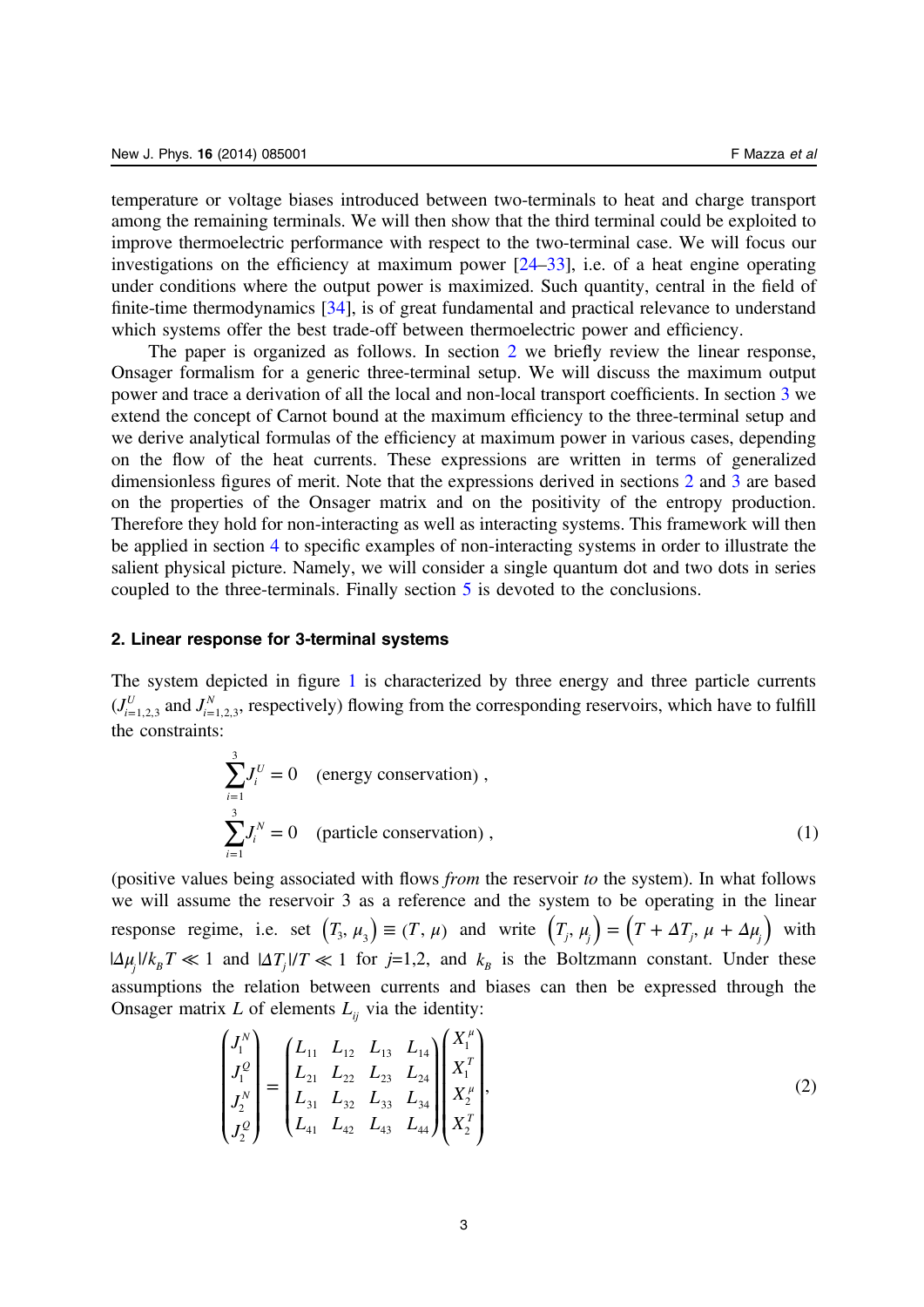<span id="page-4-0"></span>where  $X_{1,2}^{\mu} = \Delta \mu_{1,2}^{\mu} / T$  and  $X_{1,2}^T = \Delta T_{1,2}^{\mu} / T^2$  are the generalized forces, and where  $J_{1,2}^Q = J_{1,2}^U - \mu_{1,2} J_{1,2}^N$  are the heat currents of the system, the corresponding currents to reservoir 3 being determined from  $J_{1,2}^N$  and  $J_{1,2}^Q$  via the conservation laws of equation [\(1](#page-3-0)). In our analysis we take L to be symmetric (i.e.  $L_{ii} = L_{ii}$ ) by enforcing time reversal symmetry in the problem. We also remind that, due to the positivity of the entropy production rate, such a matrix has to be semi-positive definite (i.e.  $L \ge 0$ ) and that it can be used to describe a two-terminal model connecting (say) reservoir 1 to reservoir 3 by setting  $L_{i3} = L_{i4} = L_{3i} = L_{4i} = 0$  for all j.

#### 2.1. Transport coefficients

For a two-terminal model the elements of the Onsager matrix  $L$  can be related to four quantities which gauge the transport properties of the system under certain constraints. Specifically these are the electrical conductance G and the Peltier coefficient *Π* (evaluated under the assumption that both reservoirs have the same temperature), and the thermal conductance  $K$  and the thermopower (or Seebeck coefficient) S (evaluated when no net charge current is flowing through the leads). When generalized to the multi-terminal model these quantities yield to the introduction of non-local coefficients, which describe how transport in a reservoir is influenced by a bias set between two other reservoirs.

2.1.1. Thermopower. For a two-terminal configuration the thermopower relates the voltage *ΔV* that develops between the reservoirs to their temperature difference *ΔT* under the assumption that no net charge current is flowing in the system, i.e.  $S = -\left(\frac{\Delta V}{\Delta T}\right)_{J^N=0}$ . A generalization of this quantity to the multi-terminal scenario can be obtained by introducing the matrix of elements

$$
S_{ij} = -\left(\frac{\Delta \mu_i}{e \Delta T_j}\right)_{\substack{J_k^N = 0 \ \forall k, \\ \Delta T_k = 0 \ \forall k \neq j}}\n\tag{3}
$$

with local  $(i = j)$  and non-local  $(i \neq j)$  coefficients, e being the electron charge. In this definition, which does not require the control of the heat currents, we have imposed that the particle currents in all the leads are zero (the voltages are measured at open circuits) and that all but one temperature differences are zero (of course this last condition is not required in a two-terminal model). It is worth observing that equation (3) differs from other definitions proposed in the literature. For example in [[35](#page-24-0)] a generalization of the two-terminal thermopower to a threeterminal system, was proposed by setting to zero one voltage instead of the corresponding particle current. While operationally well defined, this choice does not allow one to easily recover the thermopower of the two-terminal case (in our approach instead this is rather natural, see below). Finally in the probe approach presented in  $[8, 13-15, 20, 21]$  $[8, 13-15, 20, 21]$  $[8, 13-15, 20, 21]$  $[8, 13-15, 20, 21]$  $[8, 13-15, 20, 21]$  $[8, 13-15, 20, 21]$  $[8, 13-15, 20, 21]$  $[8, 13-15, 20, 21]$  $[8, 13-15, 20, 21]$  $[8, 13-15, 20, 21]$  it was possible to study a multi-terminal device by using an effective two-terminal system only, because the heat and particle currents of the probe terminals are set to vanish by definition. Therefore, within this approach, there are no chances of having non-local transport coefficients.

In the three-terminal scenario we can use equation  $(2)$  to rewrite the elements of the matrix (3). In particular introducing the quantities

$$
L_{ij;kl}^{(2)} = L_{ik} L_{lj} - L_{il} L_{kj},
$$
\n(4)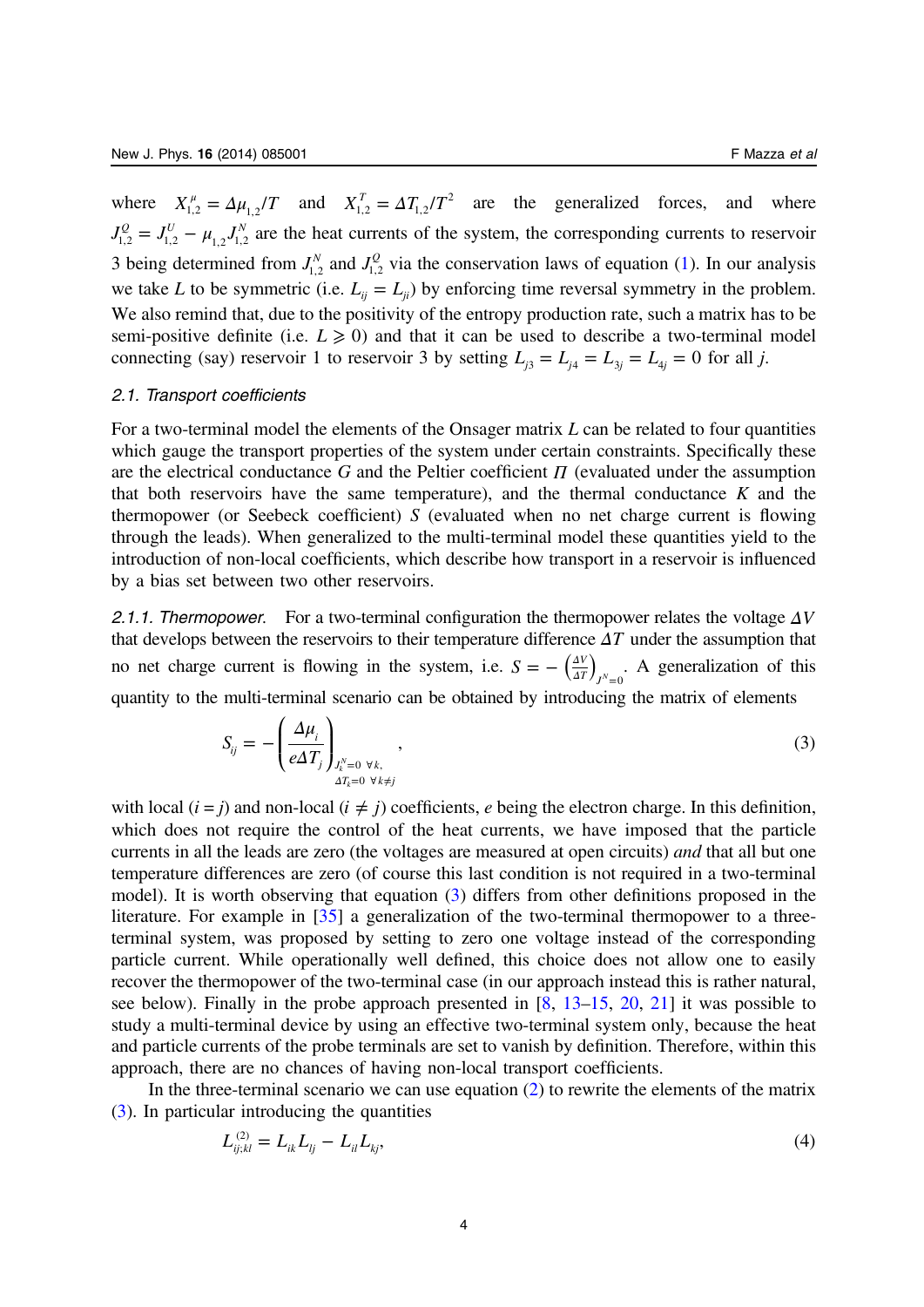<span id="page-5-0"></span>we get (see appendix  $\overline{A}$  $\overline{A}$  $\overline{A}$  for details)

$$
S_{11} = \frac{1}{eT} \frac{L_{13;32}^{(2)}}{L_{13;31}^{(2)}}, \qquad S_{22} = \frac{1}{eT} \frac{L_{14;31}^{(2)}}{L_{13;31}^{(2)}},
$$
(5)

$$
S_{12} = \frac{1}{eT} \frac{L_{13;34}^{(2)}}{L_{13;31}^{(2)}}, \qquad S_{21} = \frac{1}{eT} \frac{L_{13;21}^{(2)}}{L_{13;31}^{(2)}},
$$
(6)

which yields, correctly,  $S_{11} = \frac{1}{eT L}$  $11 - eT$ 1  $L_{12}$  $=\frac{1}{eT}\frac{L_{12}}{L_{11}}$  as the only non-zero element, by taking the two-terminal limits detailed at the end of the previous section.

2.1.2. Electrical conductance. In a two-terminal configuration the electric conductance describes how the electric current depends upon the bias voltage between the two-terminals under isothermal conditions, i.e.  $G = \left(\frac{e^{J^N}}{4V}\right)_{\Delta T=0}$  $=\left(\frac{eJ^N}{\Delta V}\right)_{\Delta T=0}$ . The generalization to many-terminal systems is provided by the following matrix:

$$
G_{ij} = \left(\frac{e^2 J_i^N}{\Delta \mu_j}\right)_{\Delta T_k = 0 \ \forall k, \atop \Delta \mu_k = 0 \ \forall k \neq j}.
$$
\n(7)

Using the three-terminal Onsager matrix [\(2](#page-3-0)) we find

$$
\begin{pmatrix} G_{11} & G_{12} \\ G_{21} & G_{22} \end{pmatrix} = \frac{e^2}{T} \begin{pmatrix} L_{11} & L_{13} \\ L_{13} & L_{33} \end{pmatrix},\tag{8}
$$

which, in the two-terminal limit where reservoir 2 is disconnected from the rest, gives  $G_{11} = \frac{e^2}{T} L_{11}$  $=\frac{e^2}{T}L_{11}$  as the only non-zero element.

2.1.3. Thermal conductance. The thermal conductance for a two-terminal is the coefficient which describes how the heat current depends upon the temperature imbalance *ΔT* under the assumption that no net charge current is flying through the system, i.e.  $K = \left(\frac{J^0}{4T}\right)_{J^N=0}$ *Q*  $=\left(\frac{J^2}{\Delta T}\right)_{J^N=0}$ . In the multi-terminal scenario this generalizes to

$$
K_{ij} = \left(\frac{J_i^Q}{\Delta T_j}\right)_{\substack{J_i^N = 0 \ \forall k, \\ \Delta T_k = 0 \ \forall k \neq j}}\tag{9}
$$

where one imposes the same constraints as those used for the thermopower matrix  $(3)$  $(3)$ , i.e. no currents and  $\Delta T_k = 0$  for all terminals but the *j*th. For a three-terminal case, using equation [\(4](#page-4-0)) this gives

$$
K_{11} = \frac{1}{T^2} \frac{L_{13} L_{12;32}^{(2)} - L_{12} L_{13;32}^{(2)} - L_{11} L_{23;23}^{(2)}}{L_{13;31}^{(2)}},
$$
\n(10)

$$
K_{22} = \frac{1}{T^2} \frac{L_{14} L_{13;43}^{(2)} - L_{13} L_{14;43}^{(2)} - L_{11} L_{34;34}^{(2)}}{L_{13;31}^{(2)}},
$$
\n(11)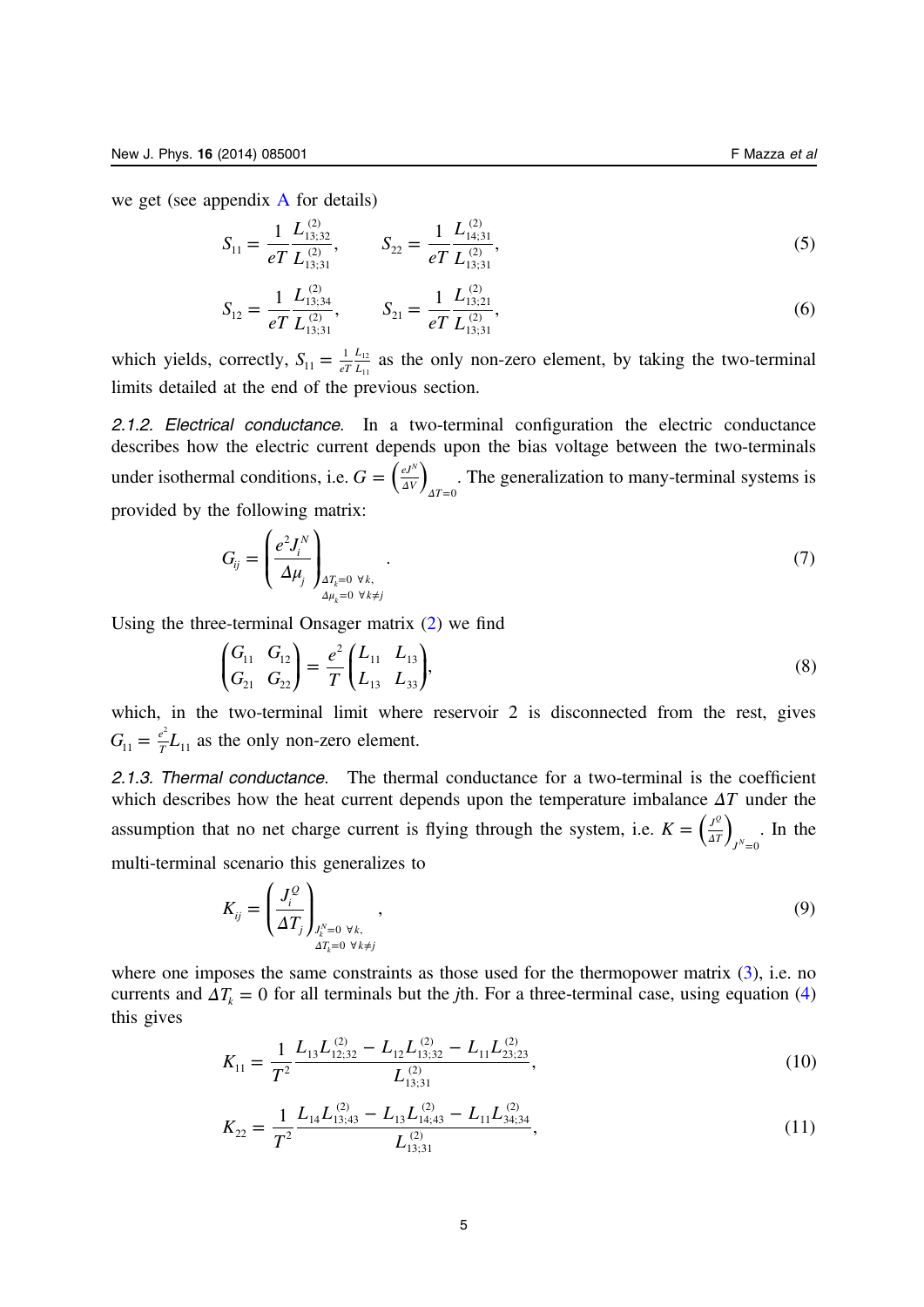<span id="page-6-0"></span>and

$$
K_{12} = K_{21} = \frac{1}{T^2} \frac{L_{24} L_{13;31}^{(2)} + L_{14} L_{13;23}^{(2)} + L_{34} L_{13;12}^{(2)}}{L_{13;31}^{(2)}}.
$$
(12)

Once more, in the two-terminal limit where the reservoir 2 is disconnected from the rest, the only non-zero element is  $K_{11} = \frac{1}{7}$ *L*  $11 - T^2$  *L*  $\frac{1}{r^2} \frac{L_{12;12}^{(2)}}{L_{12}}$  $=\frac{1}{T^2}\frac{L_{12;12}}{L_{11}}$ .

2.1.4. Peltier coefficient. In a two-terminal configuration the Peltier coefficient relates the heat current to the charge current under isothermal conditions, i.e.  $\Pi = \left(\frac{J^{\circ}}{\epsilon J^N}\right)_{\Delta T=0}$  $\Pi = \left(\frac{J^Q}{aI^{\Delta}}\right)$  $\Delta T =$ . For multi-terminal systems this generalizes to the matrix

$$
\Pi_{ij} = \left(\frac{J_i^Q}{eJ_j^N}\right)_{\substack{\Delta T_k = 0 \ \forall k, \\ \Delta \mu_k = 0 \ \forall k \neq j}}\n\tag{13}
$$

which can be shown to be related to the thermopower matrix [\(3](#page-4-0)), through the Onsager reciprocity equations, i.e.  $\Pi_{ij}(\mathbf{B}) = TS_{ji}(-\mathbf{B})$  (**B** being the magnetic field on the system), [[36,](#page-24-0) [37\]](#page-24-0) from which, using equations  $(5)$  $(5)$  and  $(6)$  $(6)$ , one can easily derive for the three-terminal case the dependence upon the Onsager matrix L.

# 3. Efficiency for 3-terminal systems

In order to characterize the properties of a multi-terminal system as a heat engine we shall now analyze its efficiency. Generalizing the definition for the efficiency of a two-terminal machine [[7,](#page-23-0) [36](#page-24-0)], we define the steady state heat to work conversion efficiency  $\eta$ , for a three-termianl machine, as the power  $\dot{W}$  generated by the machine (which equals to the sum of all the heat currents exchanged between the system and the reservoirs), divided by the sum of the heat currents absorbed by the system, i.e.

$$
\eta = \frac{\dot{W}}{\sum_{i_+} J_i^Q} = \frac{\sum_{i=1}^3 J_i^Q}{\sum_{i_+} J_i^Q} = \frac{-\sum_{i=1}^2 \Delta \mu_i J_i^N}{\sum_{i_+} J_i^Q} , \qquad (14)
$$

where the symbol  $\sum_{i}$  in the denominator indicates that the sum is restricted to positive heat currents only, and where in the last expression we used equation ([1\)](#page-3-0) to express  $J_3^Q$  in terms of the other two independent currents<sup>5</sup>.

The definition  $(14)$  applies only to the case in which  $\dot{W}$  is positive. Since the signs of the heat currents  $J_i^Q$  are not known *a priori* (they actually depend on the details of the system), the

<sup>5</sup> Note that equation (14) can be easily generalized to *M* terminals, after appropriate change of the numerator. By setting for instance  $(T_M, \mu_M) = (T, \mu)$ ,  $\Delta T_i = T_i - T$ , and  $\Delta \mu_i = \mu_i - \mu$   $(i = 1, ..., M - 1)$ , the output power reads as follows:

$$
\dot{W} = \sum_{i=1}^{M} J_i^Q = -\sum_{i=1}^{M-1} \Delta \mu_i J_i^N. \tag{C.5}
$$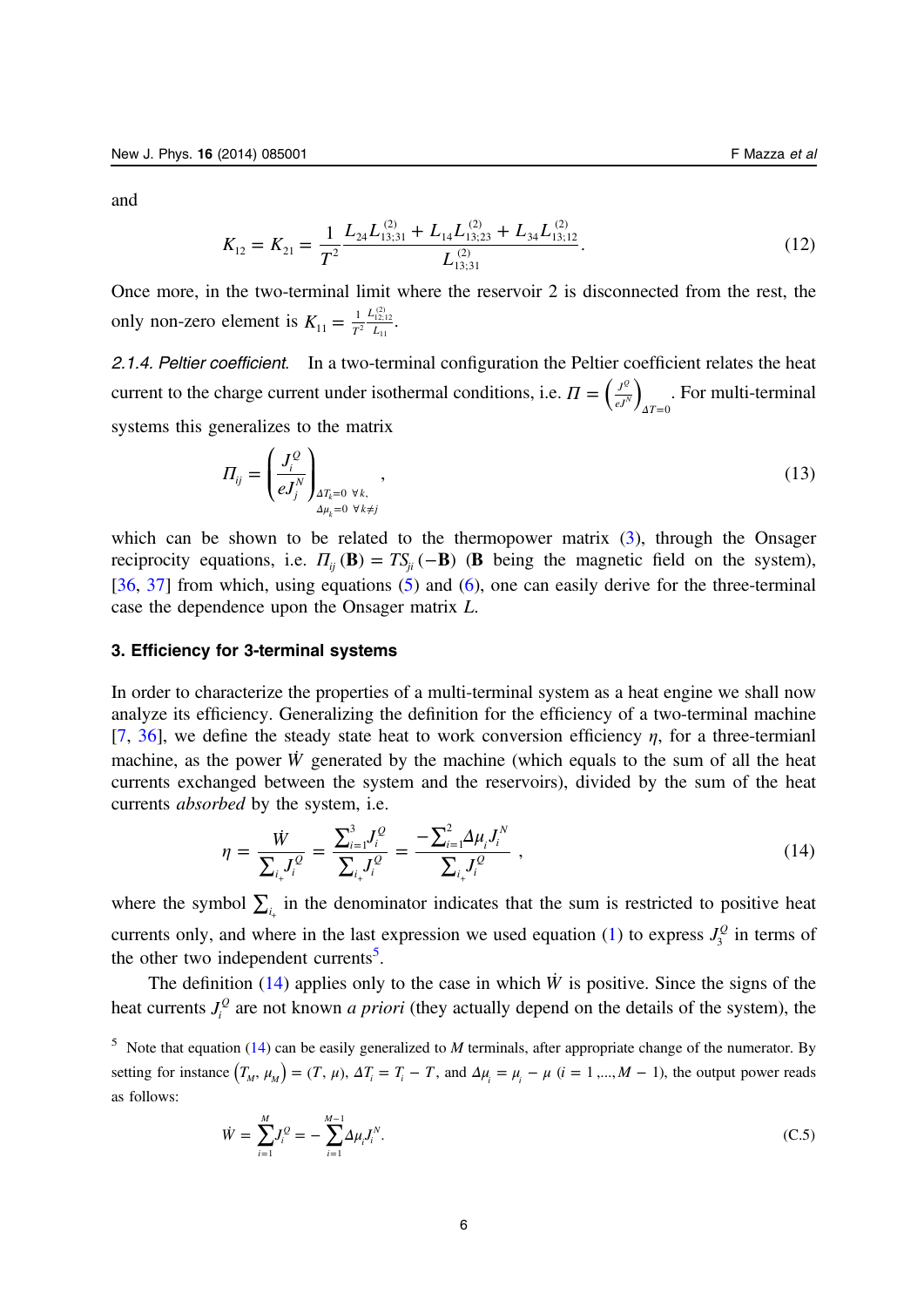<span id="page-7-0"></span>expression of the efficiency depends on which heat currents are positive. For the three-terminal system depicted in figure [1](#page-2-0) we set for simplicity  $T_1 < T_2 < T_1$  and focus on those situations where  $J_3^Q$  is negative (positive values of  $J_3^Q$  being associated with regimes where the machine effectively works as a refrigerator which extracts heat from the coldest reservoir of the system). Under these conditions the efficiency is equal to

$$
\eta_{12} = \frac{\dot{W}}{J_1^Q + J_2^Q},\tag{15}
$$

when both  $J_1^Q$  and  $J_2^Q$  are positive, or

$$
\eta_i = \frac{\dot{W}}{J_i^Q} \,,\tag{16}
$$

when for  $i = 1$  or 2 only  $J_i^Q$  is positive.

# 3.1. Carnot efficiency

The Carnot efficiency represents an upper bound for the efficiency and is obtained for an infinite-time (Carnot) cycle. For a two-terminal thermal machine the Carnot efficiency is obtained by simply imposing the condition of zero entropy production, namely  $\dot{S} = \sum_{i} J_i^Q / T_i = 0$ . If the two reservoirs are kept at temperatures  $T_1$  and  $T_3$  (with  $T_3 < T_1$ ), from the definition of the efficiency, equation ([14\)](#page-6-0), one gets the two-terminal Carnot efficiency  $\eta_c^{\mu} = 1 - T_3/T_1$ . The Carnot efficiency for a three-terminal thermal machine is obtained analogously by imposing the condition of zero entropy production, when a reservoir at an intermediate temperature  $T_2$  is added. If  $J_1^Q$  only is positive as in equation (16), one obtains

$$
\eta_{C,1} = 1 - \frac{T_3}{T_1} + \frac{J_2^Q}{J_1^Q} \left( 1 - \zeta_{32} \right) = \eta_C^H + \frac{J_2^Q}{J_1^Q} \left( 1 - \zeta_{32} \right),\tag{17}
$$

where  $\zeta_{ij} \equiv T_i/T_j$ . Note that equation (17) is the sum of the two-terminal Carnot efficiency  $\eta_c^{\mu}$ and a term whose sign is determined by  $(1 - \zeta_{32})$ . Since  $J_1^Q > 0$ ,  $J_2^Q < 0$  and  $\zeta_{32} < 1$ , it follows that  $\eta_{C,1}$  is always *reduced* with respect to its two-terminal counterpart  $\eta_c^{\mu}$ . Analogously if only  $J_2^Q$  is positive, one obtains

$$
\eta_{C,2} = \eta_C^{\{I\}} - \frac{T_3}{T_1} \left[ \frac{J_1^{\{Q\}}}{J_2^{\{Q\}}}(1 - \zeta_{13}) - (1 - \zeta_{12}) \right],\tag{18}
$$

which again can be shown to be reduced with respect to  $\eta_c^{\mu}$ , since  $J_1^{\mathcal{Q}} < 0$ ,  $J_2^{\mathcal{Q}} > 0$ ,  $\zeta_{12} > 1$ , and  $\zeta_{13} > 1$ . We notice that this is a hybrid configuration (not a heat engine, neither a refrigerator): the hottest reservoir absorbs heat, while the intermediate-temperature reservoir releases heat. However, the heat to work conversion efficiency is legitimately defined since the generation of power ( $\dot{W} > 0$ ) can occur in this situation. Finally, if both  $J_1^Q$  and  $J_2^Q$  are positive as in equation (15) one obtains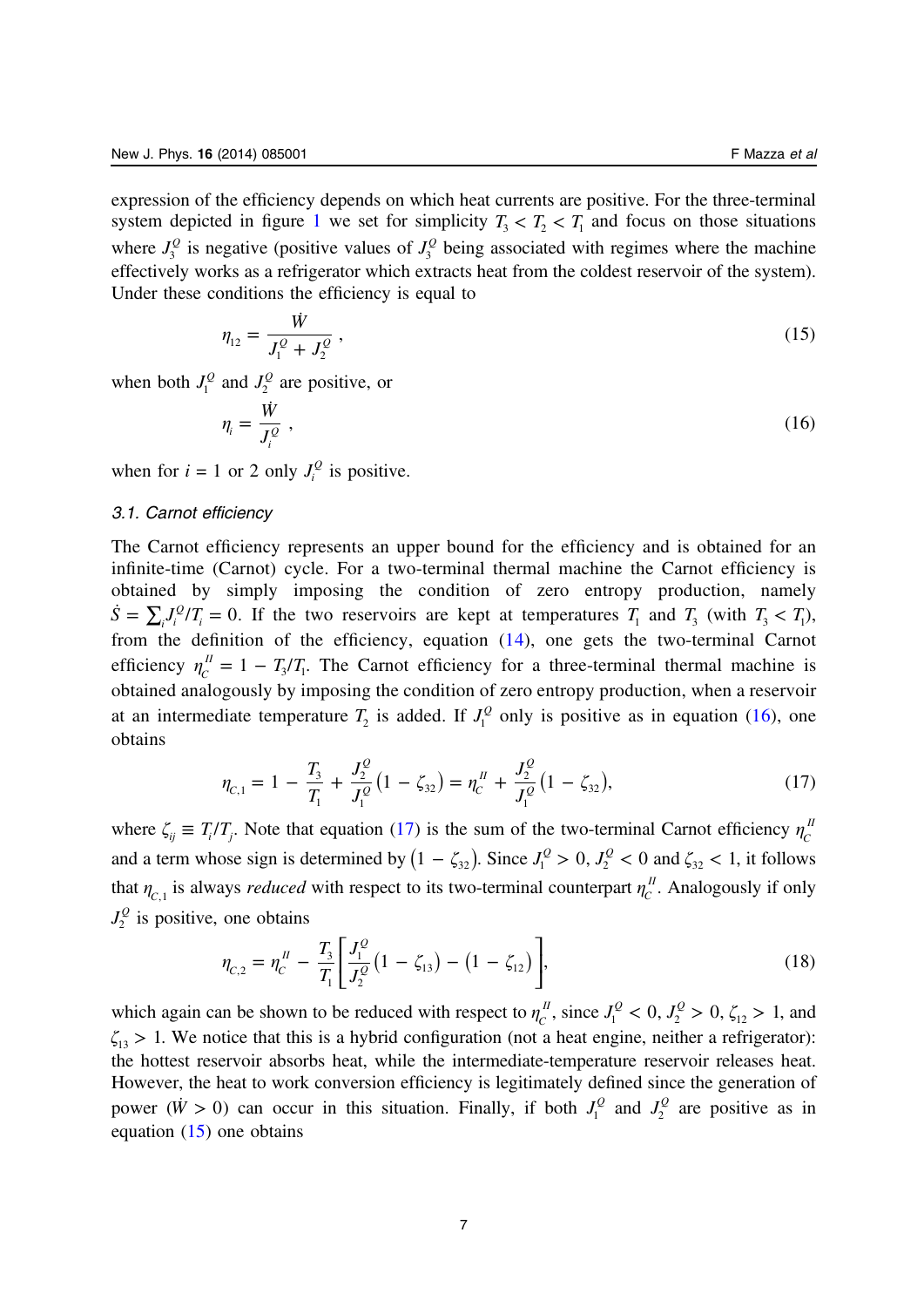<span id="page-8-0"></span>
$$
\eta_{C,12} = 1 - \frac{T_3}{T_1} \left( 1 + \frac{\zeta_{12} - 1}{1 + \frac{J_1^0}{J_2^0}} \right) = \eta_C^H - \frac{T_3}{T_1} \frac{\zeta_{12} - 1}{1 + \frac{J_1^0}{J_2^0}}.
$$
\n(19)

Since  $T_3 < T_2 < T_1$ , the term that multiplies  $T_3/T_1$  is positive so that  $\eta_{C,12}$  is reduced with respect to the two-terminal case.

It is worth noticing that, in contrast to the two-terminal case, the Carnot efficiency cannot be written in terms of the temperatures only, but it depends on the details of the system. Moreover, note that the Carnot efficiency is unchanged with respect of the two-terminal case if  $T_2 = T_3$  in ([17\)](#page-7-0) or if  $T_2 = T_1$  in [\(19](#page-7-0)). Indeed, in this situation the quantities  $\zeta_{ij}$  are equal to one, making the extra terms in equations ([17\)](#page-7-0) or [\(19](#page-7-0)) vanish.

The above results for the Carnot efficiency could be generalized to many-terminal systems. In particular, we conjecture that, given a system that works between  $T_1$  and  $T_3$  (with  $T_3 < T_1$ ) and adding an arbitrary number of terminals at intermediate temperatures will in general lead to Carnot bounds smaller than  $\eta_c^{\mu}$ . On the other hand, adding terminals at higher (or colder) temperatures than  $T_1$  and  $T_3$  will make  $\eta_c$  increase.

Notice that within the linear response and via equation ([2\)](#page-3-0) we can express the Carnot efficiencies [\(17](#page-7-0))–([19\)](#page-7-0) in terms of the generalized forces  $X_{1,2}^{\mu}$ .

#### 3.2. Efficiency at maximum power

The efficiency at maximum power is the value of the efficiency evaluated at the values of chemical potentials that maximize the output power  $\dot{W}$  of the engine. In the two-terminal case the efficiency at maximum power can be expressed as [[28\]](#page-24-0)

$$
\eta^H \left( \dot{W}_{\text{max}} \right) = \frac{\eta_c^H Z T}{2 Z T + 2} \tag{20}
$$

where  $ZT = \frac{GS^2}{K}T$  $=\frac{GS^2}{\kappa}T$  is a dimensionless figure of merit which depends upon the transfer coefficient of the system. The positivity of the entropy production imposes that such quantity should be non-negative (i.e.  $ZT \ge 0$ ), therefore  $\eta^{\prime\prime}$  ( $\dot{W}_{\text{max}}$ ) is bounded to reach its maximum value  $\eta_c^{\prime\prime}/2$ only in the asymptotic limit of  $ZT \to \infty$  (Curzon–Ahlborn limit [\[24](#page-24-0)–[27\]](#page-24-0) within linear response  $[28]$  $[28]$ .

For the three-terminal configuration the output power is a function of the four generalized forces  $(X_1^{\mu}, X_1^{\tau}, X_2^{\mu}, X_2^{\tau})$  introduced in equation ([2\)](#page-3-0), i.e.

$$
\dot{W} = -T \left( J_1^N X_1^{\mu} + J_2^N X_2^{\mu} \right). \tag{21}
$$

In the linear regime this is a quadratic function which can be maximized with respect to  $X_1^{\mu}$  and  $X_2^{\mu}$  while keeping  $X_1^T$  and  $X_2^T$  constant (the existence of a maximum being guaranteed by the the positivity of the entropy production). The resulting expression is

$$
\dot{W}_{\text{max}} = \frac{T^4}{4} \left( X_1^T, X_2^T \right) M \begin{pmatrix} X_1^T \\ X_2^T \end{pmatrix},\tag{22}
$$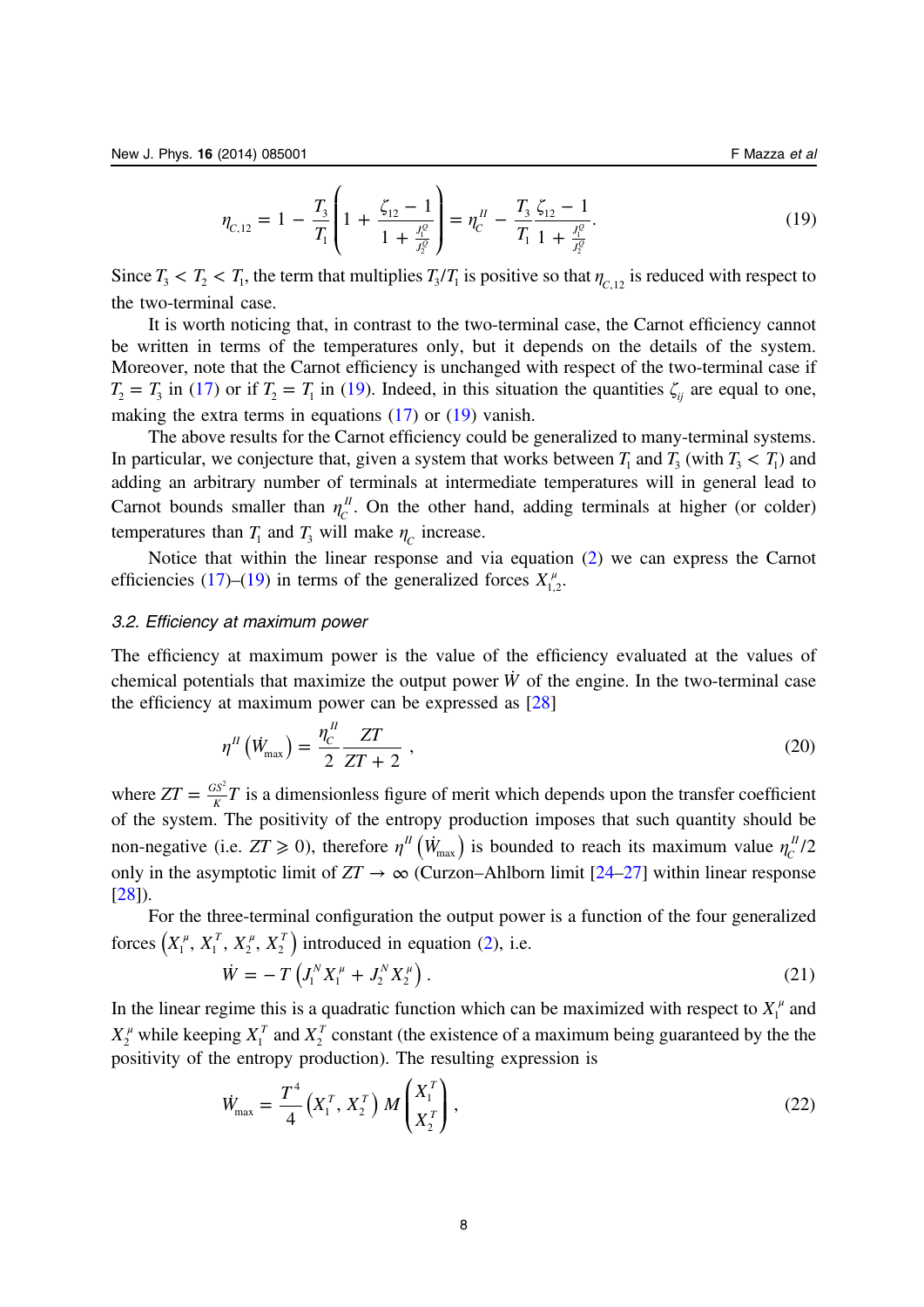<span id="page-9-0"></span>where  $M = \begin{bmatrix} c & a \\ a & b \end{bmatrix}$  is a positive semi-definite matrix, see appendix [B](#page-20-0), whose elements depend on the Onsager coefficients via the identities

$$
a = G_{12}S_{12}S_{21} + G_{12}S_{11}S_{22} + G_{22}S_{21}S_{22}
$$
  
+  $G_{11}S_{11}S_{12}$ ,  

$$
b = G_{11}S_{12}^{2} + 2G_{12}S_{12}S_{22} + G_{22}S_{22}^{2},
$$

$$
c = G_{11}S_{11}^{2} + 2G_{12}S_{21}S_{11} + G_{22}S_{21}^{2}.
$$
 (23)

Indicating with  $\alpha > \beta \geq 0$  the eigenvalues of M we can then further simplify equation ([22\)](#page-8-0) by writing it as

$$
\dot{W}_{\text{max}} = \left(\alpha \cos^2 \theta + \beta \sin^2 \theta\right) X^2 T^4 / 4 \tag{24}
$$

where  $X = \sqrt{(X_1^T)^2 + (X_2^T)}$ 2 2  $=\sqrt{(X_1^T)^2+(X_2^T)^2}$  is the geometric average of system temperatures, while the angle  $\theta$ identifies the rotation in the  $X_1^T$ ,  $X_2^T$  plane which defines the eigenvectors of M. We call the parameter

$$
P = \alpha \cos^2 \theta + \beta \sin^2 \theta \tag{25}
$$

three-terminal power factor. It relates the maximum power to the temperature difference: by construction it fulfills the inequality  $\beta \leq P \leq \alpha$ , the maximum being achieved for  $\theta = 0$  (i.e. by ensuring that  $(X_1^T, X_2^T)$  coincides with the eigenvector of M associated with its largest eigenvalue *a*). Note that in the two-terminal limit we have  $\beta \to 0$ ,  $\alpha \to G_{11} S_{11}^2$ ,  $\cos^2 \theta \to 1$ , so that the usual two-terminal power factor  $G_{11}S_{11}^2$  is recovered.

Exploiting equation  $(24)$  we can now write the efficiency at maximum power for the three cases detailed in equations  $(15)$  $(15)$  and  $(16)$  $(16)$ . Specifically we have

$$
\eta_1\left(\dot{W}_{\text{max}}\right) = \frac{1}{2 T} \frac{\Delta T_1 Z_{11}^c T + \Delta T_2 \left(\delta^{-1} Z_{11}^b T + 2 Z_{11}^a T\right)}{\delta^{-1} \left(2 \tilde{y} + Z_{11}^a T\right) + Z_{11}^c T + 2},\tag{26}
$$

$$
\eta_2\left(\dot{W}_{\text{max}}\right) = \frac{1}{2} \frac{\Delta T_2 Z_{22}^b T + \Delta T_1 \left(\delta Z_{22}^c T + 2 Z_{22}^a T\right)}{\delta \left(2y + Z_{22}^a T\right) + Z_{22}^b T + 2},\tag{27}
$$

and

$$
\eta_{12}(\dot{W}_{\text{max}}) = \frac{1}{2 T} \frac{\Delta T_1 Z_{12}^c T + \Delta T_2 \left(2 Z_{12}^a T + \delta^{-1} Z_{12}^b T\right)}{S^{-1} \left(2 \left(1 + y^{-1}\right) + Z_{12}^a T + Z_{12}^b T\right) + 2 \left(1 + y^{-1}\right) + Z_{12}^a T + Z_{12}^c T},\tag{28}
$$

where we have defined the parameters  $\delta = X_1^T / X_2^T = \Delta T_1 / \Delta T_2$ ,  $y = K_{12} / K_{22}$  and  $\tilde{y} = K_{12} / K_{11}$  and introduced the following generalized ZT coefficients:

$$
Z_{ij}^a T = \frac{aT}{K_{ij}}, \quad Z_{ij}^b T = \frac{bT}{K_{ij}}, \quad Z_{ij}^c T = \frac{cT}{K_{ij}}.
$$
\n
$$
(29)
$$

The efficiencies (26), (27) and (28) can also be expressed in terms of the corresponding Carnot efficiencies given in equations  $(17)$  $(17)$ ,  $(18)$  $(18)$  and  $(19)$  $(19)$ , obtaining the following equations which mimic equation  $(20)$  $(20)$  of the two-terminal case: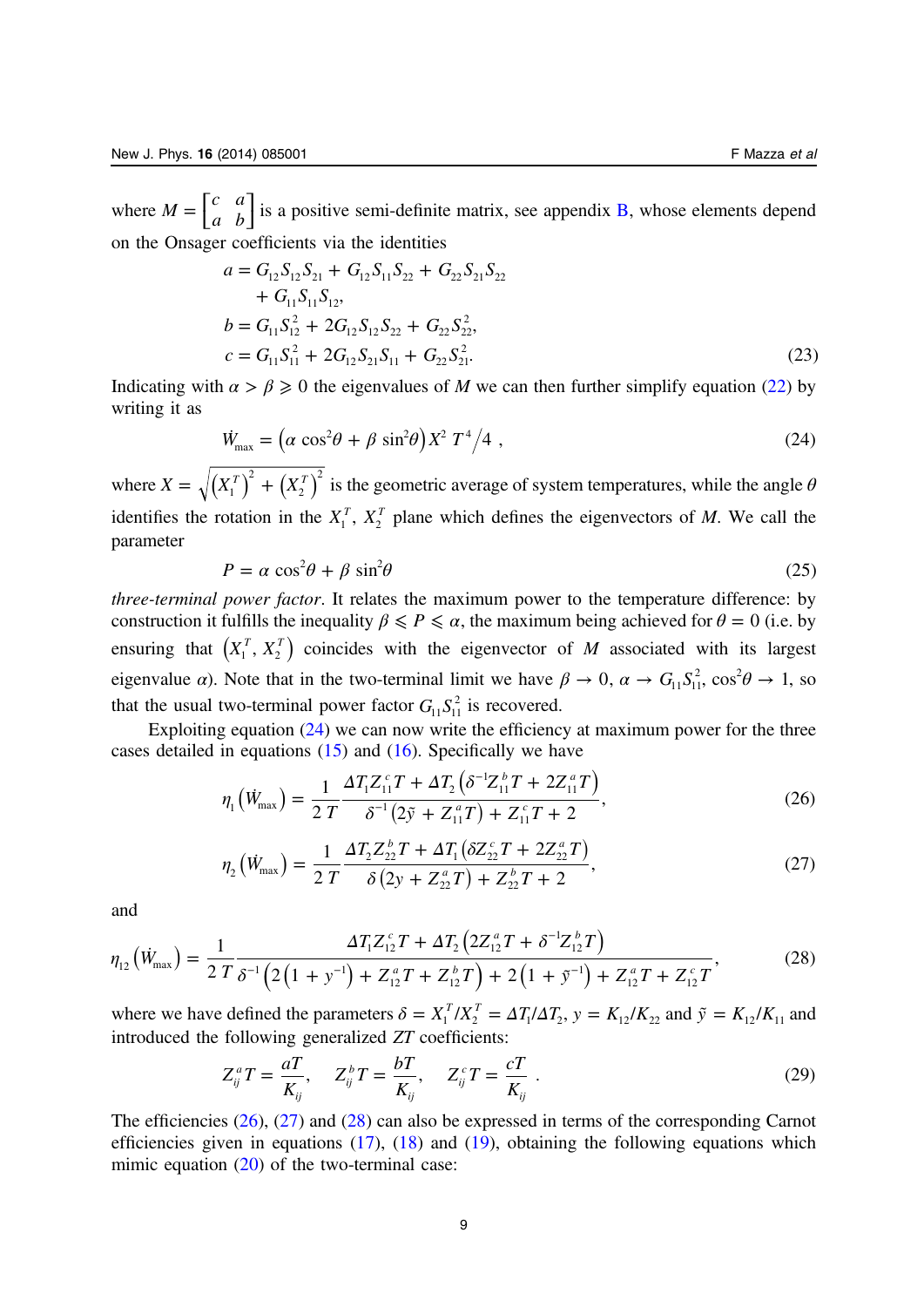<span id="page-10-0"></span>
$$
\eta_1\left(\dot{W}_{\text{max}}\right) = \frac{\eta_{c,1}}{2} \frac{Z_{11}^b T + 2\delta Z_{11}^a T + \delta^2 Z_{11}^c T}{2\tilde{y}/y + 4\delta\tilde{y} + 2\delta^2 + Z_{11}^b T + 2\delta Z_{11}^a T + \delta^2 Z_{11}^c T} = \frac{\eta_{c,1}}{2} \frac{\mathcal{Z}_{11} T}{C_1 + \mathcal{Z}_{11} T},\tag{30}
$$

$$
\eta_2(\dot{W}_{\text{max}}) = \frac{\eta_{c,2}}{2} \frac{Z_{22}^b T + 2\delta Z_{22}^a T + \delta^2 Z_{22}^c T}{2\delta^2 y/\tilde{y} + 4\delta y + 2 + Z_{22}^b T + 2\delta Z_{22}^a T + \delta^2 Z_{22}^c T} = \frac{\eta_{c,2}}{2} \frac{Z_{22} T}{C_2 + Z_{22} T},
$$
(31)

$$
\eta_{12} (W_{\text{max}}) = \frac{\eta_{C,12}}{2} \frac{Z_{12}^b T + 2\delta Z_{12}^a T + \delta^2 Z_{12}^c T + o(\Delta T_i)}{2 \Sigma y^{-1} + 4\delta + 2\delta^2 \tilde{y}^{-1} + Z_{12}^b T + 2\delta Z_{12}^a T + \delta^2 Z_{12}^c T + o(\Delta T_i)}
$$
  

$$
\approx \frac{\eta_{C,12}}{2} \frac{Z_{12} T}{C_{12} + Z_{12} T},
$$
(32)

where we have introduced the constants

$$
C_1 = 2\tilde{y}/y + 4\delta\tilde{y} + 2\delta^2,\tag{33}
$$

$$
C_2 = 2\delta^2 y/\tilde{y} + 4\delta y + 2,\tag{34}
$$

$$
C_{12} = \tilde{y}^{-1} + \delta^2 y^{-1} + 2\delta,
$$
\n(35)

and the combinations of figures of merit

$$
\mathcal{Z}_{ij}T = \left(Z_{ij}^b + 2\delta Z_{ij}^a + \delta^2 Z_{ij}^c\right)T\tag{36}
$$

Notice also that in writing equation (32) we retained only the leading order neglecting contributions of order  $\Delta T$ <sub>i</sub> or higher.

The above expressions can be used to provide a generalization of the Curzon–Ahlborn limit efficiency for a multi-terminal quantum thermal device. Indeed using the Cholesky decompositions on the Onsager matrix, we can prove that the constants  $C_1$ ,  $C_2$  defined in equations  $(33)$ ,  $(34)$  are positive, see appendix [B](#page-20-0) for details. This fact together with the positivity of the quantities  $\mathcal{Z}_{ii}T$ , that we have checked numerically, implies that the efficiencies  $\eta_i$  ( $\dot{W}_{\text{max}}$ ) are always upper bounded by half of the associated Carnot efficiencies, i.e.

$$
\eta_i\left(\dot{W}_{\text{max}}\right) \leqslant \eta_{C,i}/2 \tag{37}
$$

the inequality being saturated when the generalized ZT coefficients ([29\)](#page-9-0) diverge. An analogous conclusion can be reached also for (32), yielding

$$
\eta_{12}(\dot{W}_{\text{max}}) \le \eta_{C,12}/2 \tag{38}
$$

In this case  $C_{12}$  is no longer guaranteed to be positive due to the presence of  $K_{12}$ . Still the inequality (38) can be derived by observing that the quantities  $C_{12}$  and  $Z_{12}T$  entering in the rhs of equation (32) have always the same sign.

# 4. Examples

In this section we shall apply the theoretical framework developed so far to two specific noninteracting systems attached to three terminals. Namely, we will discuss the case of a single dot and the case of two coupled dots, in the absence of electron–electron interaction (which cannot be dealt within the Landauer–Büttiker formalism). Our aim is to show that one can easily find situations where the efficiency and output power are enhanced with respect to the two-terminal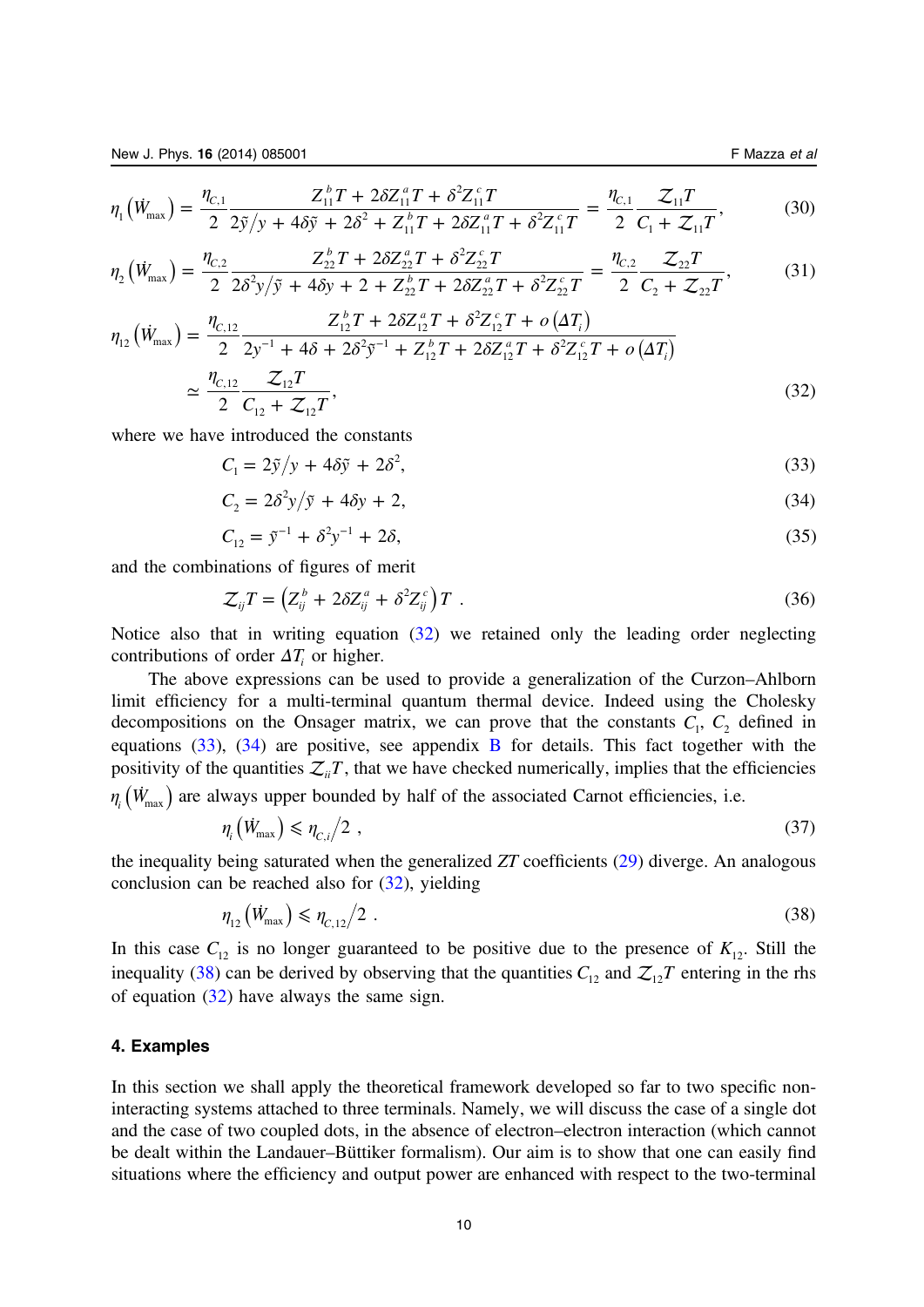<span id="page-11-0"></span>

Figure 2. Sketch of the single dot model used in the numerical simulations: a quantum dot with a single energy level  $E_d$  is connected to three fermionic reservoirs 1, 2, and 3. The chemical potential and temperature of the reservoir 3 are assumed as the reference values  $\mu$  and T. The constants  $\gamma$  and  $\gamma$  represent the coupling between the system and the various reservoirs (see [C.1](#page-22-0) for details). A zero value of  $\gamma_2$  corresponds to disconnecting the reservoir 2 from the system: in this regime the model describes a twoterminal device where reservoirs 1 and 3 are connected through the single dot.

case. Furthermore, through the example of the single dot, we find the conditions that guarantee the non-local thermopowers to vanish.

The coherent flow of particles and heat through a non-interacting conductor can be described by means of the Landauer–Büttiker formalism. Under the assumption that all dissipative and phase-breaking processes take place in the reservoirs, the electric and thermal currents are expressed in terms of the scattering properties of the system [[38](#page-24-0)–[40\]](#page-24-0). For instance, in a generic multi-terminal configuration the currents flowing into the system from the i-th reservoir are:

$$
J_i^N = \frac{1}{h} \sum_{j \neq i} \int_{-\infty}^{\infty} dE \, \mathcal{T}_{ij}(E) \Bigg[ f_i(E) - f_j(E) \Bigg],\tag{39}
$$

$$
J_i^{\mathcal{Q}} = \frac{1}{h} \sum_{j \neq i} \int_{-\infty}^{\infty} dE \left( E - \mu_i \right) \mathcal{T}_{ij}(E) \left[ f_i(E) - f_j(E) \right], \tag{40}
$$

where the sum over *j* is intended over all but the *i*th reservoir, *h* is the Planck's constant,  $\mathcal{T}_{ii}(E)$  is the transmission probability for a particle with energy  $E$  to transit from the reservoir  $i$  to reservoir  $i$ , and where finally  $f_i(E) = \left\{ \exp \left[ (E - \mu_i)/k_B T_i \right] + 1 \right\}^{-1}$  is the Fermi distribution of the particles injected from reservoir i (notice also that we are considering currents of spinless particles). In what follows we will use the above expressions in the linear response regime where  $\frac{\Delta \mu}{k_B} T \ll 1$  and  $|\Delta T|/T \ll 1$ , and compute the associated Onsager coefficients ([2\)](#page-3-0), see appendix [C.](#page-22-0)

# 4.1. Single dot

In this section we study numerically a simple model consisting of a quantum dot with a single energy level  $E_d$ , coupled to three fermionic reservoirs, labeled 1, 2, and 3, see figure 2. For simplicity, the coupling strength to electrodes 1 and 3 are taken equal to  $\gamma$ , while the coupling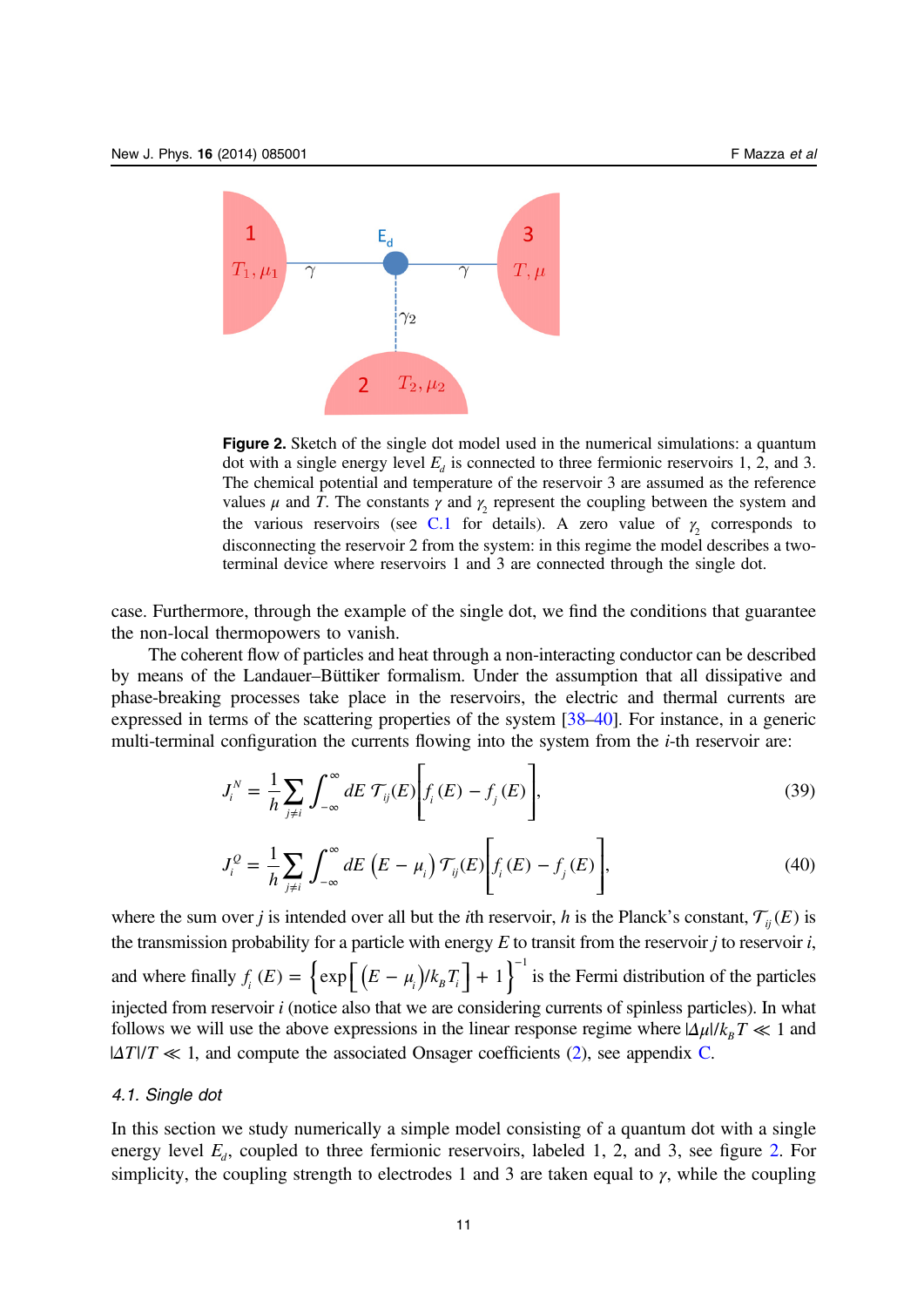

**Figure 3.** Carnot efficiency  $\eta_c$  (density plot) of the three-terminal system depicted in figure [2,](#page-11-0) as a function of the gradients of temperature in reservoirs 1 and 2 (the chemical potentials  $\mu_1$  and  $\mu_2$  being chosen to guarantee maximum output power *W*). The coupling with the reservoirs have been set to have a symmetric configuration with respect to 1 and 2 (i.e.  $\gamma_2 = \gamma$ ). Note that  $\eta_c$  increases linearly along any radial direction defined by a relation  $\Delta T_2 = k \Delta T_1$ , where k is a constant. In particular, the dashed lines corresponding to  $k = 0.5$ ,  $k = 2$  and  $k = -1$  separate different regimes discussed in section [3.1](#page-7-0). The numbers in each region identify the reservoirs from which the heat is absorbed. Parameter values:  $\gamma = 0.2$   $k_B T$ ,  $E_d - \mu = 2.0$   $k_B T$ .

strength to electrode 2 is denoted by  $\gamma_2$ . In particular we want to investigate how the efficiencies, output powers and transport coefficients evolve when the system is driven from a two-terminal to a three-terminal configuration, that is by varying the ratio  $\gamma_2/\gamma$ . The two-terminal configuration corresponds to  $\gamma_2 = 0$  and the third terminal is gradually switched on by increasing  $\gamma_2/\gamma$ . As detailed in appendix [C,](#page-22-0) the transmission amplitudes between each pair of terminals can be used to evaluate the Onsager coefficients  $L_{ii}$ —the resulting expression being provided in equations  $(C.4)$ . Once the matrix  $L_{ii}$  is known, all the currents flowing through the system, efficiencies, output powers and transport coefficients can be calculated within the framework developed in the previous sections.

4.1.1. Efficiencies and maximum power. In figure 3 we show how the Carnot efficiency  $\eta_c$ depends on the temperature differences  $\Delta T_1$  and  $\Delta T_2$ , when the chemical potentials are chosen to guarantee maximum output power, i.e., fixing the generalized forces  $X_{1,2}^{\mu}$  in order to maximize *W*. As we can see,  $\eta_c$  increases linearly along any 'radial' direction defined by a relation  $\Delta T$ <sub>2</sub> = *k*  $\Delta T$ <sub>1</sub>, where *k* is a constant. In particular, the dashed lines corresponding to *k* = 0.5,  $k = 2$ , and  $k = -1$  separate the different regimes discussed in section [3.1:](#page-7-0) for  $-1 < k < 0.5$  the system absorbs heat only from reservoir 1 (if  $\Delta T_1 > 0$ ) or from 2 and 3 (if  $\Delta T_1 < 0$ ); for  $0.5 < k < 2.0$  the system absorbs heat from reservoirs from 1 and 2 (if  $\Delta T_1 > 0$ ) or from 3 only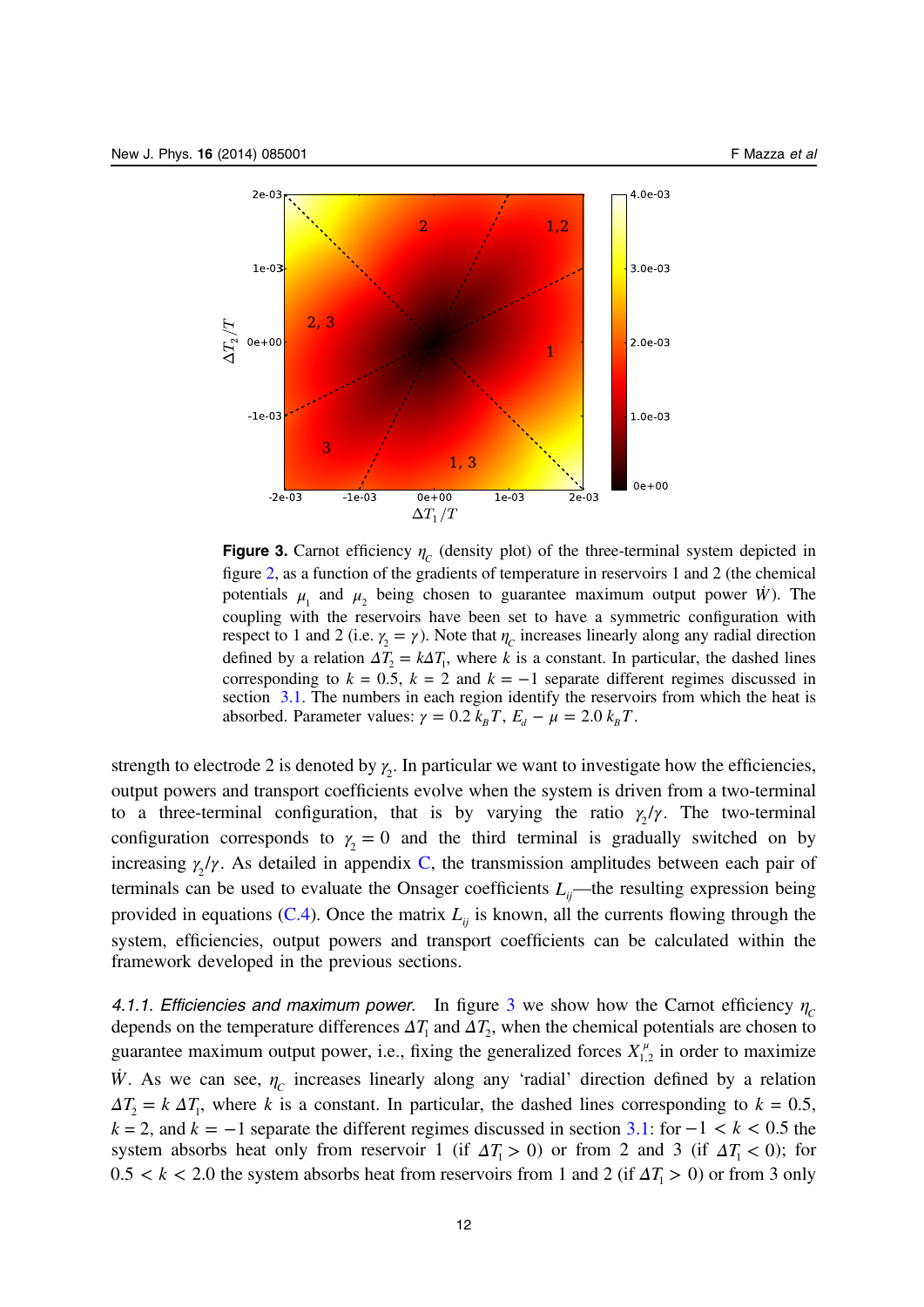<span id="page-13-0"></span>

**Figure 4.** Left panel: efficiency  $\eta$ , normalized over the associated Carnot limit computed as in section [3.1](#page-7-0), as a function of the coupling to the reservoir 2. Note that as  $\gamma_2/\gamma$  is switched on, the efficiency increases until it reaches a maximum around  $\gamma_2 \sim 0.3 \gamma$ , and then it decreases. Right panel: output power  $\dot{W}$  extracted from the system, as a function of the coupling to the reservoir 2. Parameters:  $\gamma = 0.1 k_B T$ ,  $E_d - \mu = 2.0 k_B T$ ,  $\Delta \mu_1 = -\Delta \mu_2 = -5 \times 10^{-4} k_B T$ ,  $\Delta T_1 = 10^{-3} T$ , and  $\Delta T_2 = 0$ .



**Figure 5.** Left panel: efficiency at maximum power  $\eta$  ( $\dot{W}_{\text{max}}$ ), normalized over the Carnot limit, as a function of the coupling to the reservoir 2. Right panel: maximum output power  $\dot{W}_{max}$  extracted from the system, as a function of the coupling to the reservoir 2. Parameters:  $\gamma = 0.1$   $k_B T$ ,  $E_d - \mu = 2.0$   $k_B T$ ,  $\Delta T_1 = 10^{-3} T$ , and  $\Delta T_2 = 0$ .

(if  $\Delta T_1$  < 0); finally, for  $k > 2$  and  $k < -1$  the system absorbs heat only from reservoir 2 (if  $\Delta T$   $>$  0) or from 1 and 3 (if  $\Delta T$   $<$  0). In the case where only one heat flux is absorbed the Carnot efficiency is given by equation  $(17)$  $(17)$  or  $(18)$  $(18)$ , while it is given by equation  $(19)$  $(19)$  if two heat fluxes are absorbed.

In figures 4 and 5, we show how the efficiency equation  $(14)$  $(14)$ , the output power equation [\(21\)](#page-8-0), the efficiency at maximum output power equations [\(26](#page-9-0))–([28\)](#page-9-0) and the maximum output power equation  $(22)$  $(22)$ , vary when the system is driven from a two-terminal to a threeterminal configuration, *i. e.* by varying the ratio  $\gamma_2/\gamma$ . We set opposite signs for  $\Delta\mu_1$  and  $\Delta\mu_2$ , so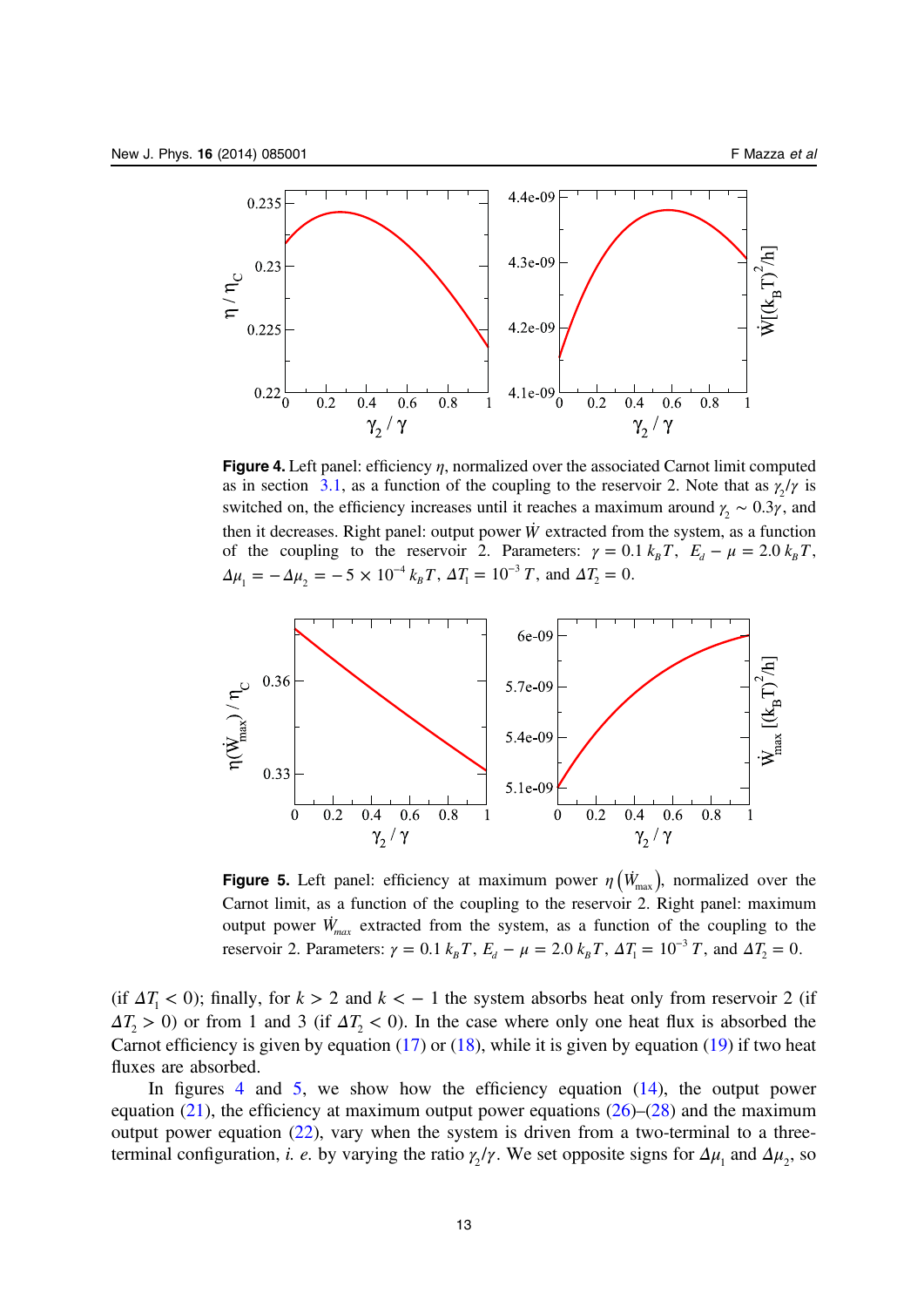

Figure 6. Left panel: efficiency  $\eta$ , normalized over the Carnot limit, as a function of the coupling energy γ. Right panel: Output power *W*˙ extracted from the system, as a function of the coupling energy  $\gamma$ . In both cases, the full red curves correspond to a three-terminal configuration with  $\gamma_2 = 0.5 \gamma$ , while the dashed blue curves refer to the two-terminal case ( $\gamma_2 = 0$ ). Parameters:  $E_d - \mu = 2.0 k_B T$ ,  $\Delta \mu_1 = -\Delta \mu_2 = -10^{-4} k_B T$ ,  $\Delta T_1 = 10^{-3} T$ , and  $\Delta T_2 = 0$ .

that the system absorbs heat only from the hottest reservoir 1, and  $\Delta T$  = 0, in such a way that the Carnot efficiency  $\eta_c$  coincides with that of a two-terminal configuration, namely  $\eta_c = 1 - T/T_1$ . Interestingly, we proved that increasing the coupling  $\gamma_2$  to the reservoir 2 may lead to an improvement of the performance of the system. In particular, as shown in figure 6, the efficiency and the output power can be enhanced at the same time at small couplings  $\gamma_2$ , exhibiting a maximum around  $\gamma_2 \sim 0.3\gamma$  and  $\gamma_2 \sim 0.6\gamma$ , respectively.

In figure [5](#page-13-0) we show results for the same quantities but at the maximum output power [*η*  $(W_{\text{max}})$  and  $W_{\text{max}}$ ]. In this case, while  $W_{\text{max}}$  still increases with  $\gamma_2$ , the corresponding efficiency decreases approximately linearly.

In figures 6 and [7](#page-15-0) we show the same quantities as in figures [4](#page-13-0) and [5](#page-13-0), but as a function of the coupling  $\gamma$  for two values of  $\gamma_2$  ( $\gamma_2 = 0$  and  $\gamma_2 = 0.5\gamma$ ). From figure 6 we can see that at small γ the coupling to a third terminal can enhance both the efficiency (for  $\gamma \lesssim 0.8k_{B}T$ ) and the power (for  $\gamma \lesssim k_B T$ ). In figure [7](#page-15-0) we note that, both for the two- and the three-terminal systems, the efficiency at maximum power tends to  $\eta/\eta_c = 0.5$  in the limit  $\gamma \to 0$ , while the output power vanishes. For the two-terminal the result is well known, since a delta-shaped transmission function leads to the divergence of the figure of merit  $ZT$  [\[41](#page-24-0)–[43](#page-24-0)]. Correspondingly, the efficiency at maximum power saturates the Curzon–Ahlborn bound  $\eta/\eta_c = 0.5$ . The same twoterminal energy-filtering argument explains the three-terminal result. Indeed, we found numerically that for  $\gamma \to 0$  the chemical potentials optimizing the output power are such that  $\mu_2 = \mu_3$ . Since also the temperatures are chosen so that  $T_2 = T_3$ , we can conclude that terminals 2 and 3 can be seen as a single terminal.

4.1.2. Thermopowers. In this section we show analytically that the non-local thermopowers are always zero in this model, while the local ones are equal. We consider a general situation,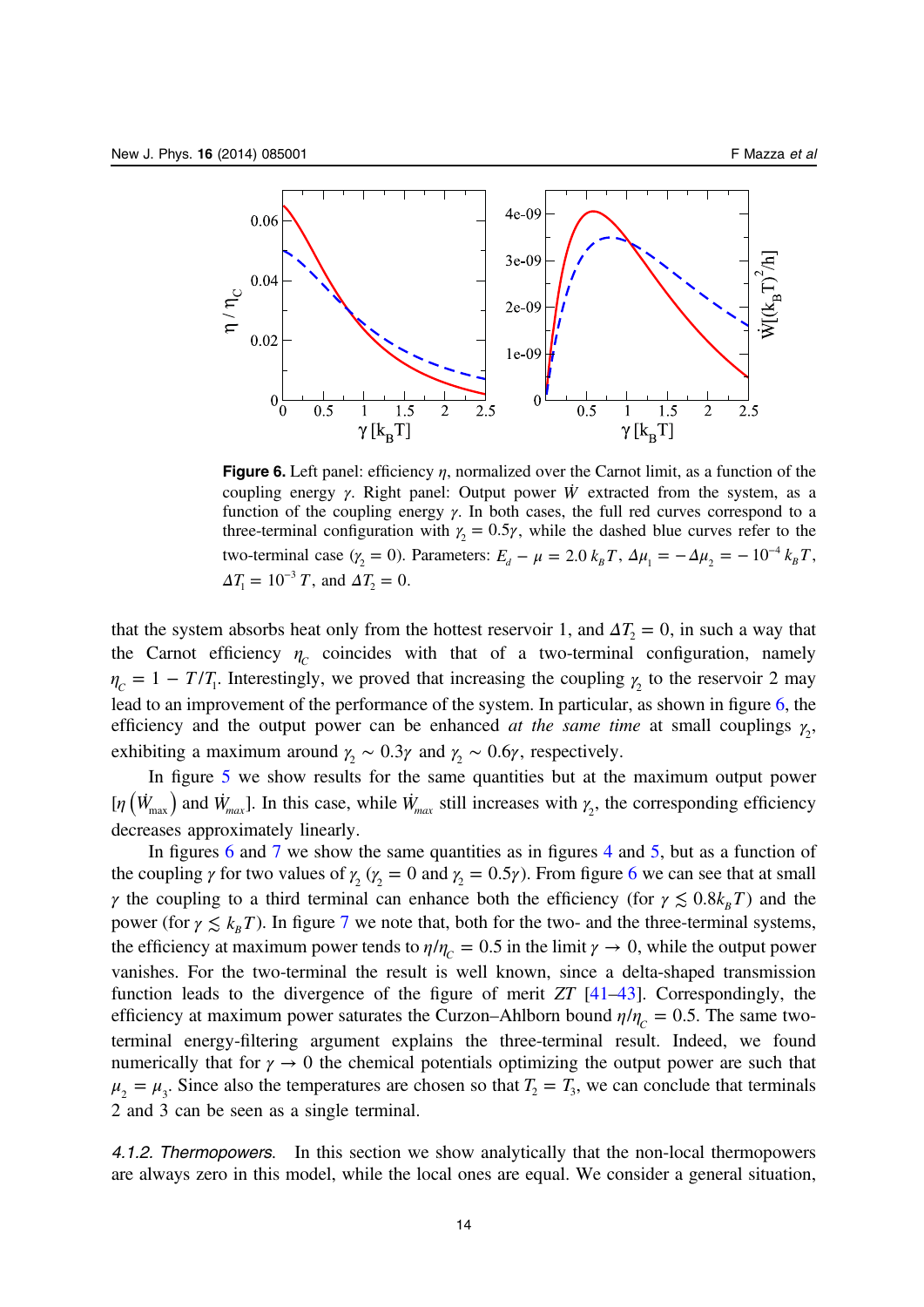<span id="page-15-0"></span>

**Figure 7.** Left panel: efficiency at maximum power  $\eta$  ( $\dot{W}_{\text{max}}$ ), normalized over the Carnot limit, as a function of the coupling energy  $\gamma$ . Right panel: Maximum output power  $\dot{W}_{max}$  extracted from the system, as a function of the coupling energy γ. In both cases, the full red curves correspond to a three-terminal configuration with  $\gamma_2 = 0.5 \gamma$ , while the dashed blue curves refer to the two-terminal case  $(y_2 = 0)$ . Parameters:  $E_d - \mu = 2.0 \ k_B T$ ,  $\Delta T_1 = 10^{-3} T$ , and  $\Delta T_2 = 0$ .

with three different coupling parameters:  $\gamma_1 = \gamma$ ,  $\gamma_2 = c \gamma$  and  $\gamma_3 = d \gamma$ , with  $c \neq d$ . Under these assumptions, the transmissions are given at the end of appendix [C.](#page-22-0) Substituting these expressions in equations  $(5)$  $(5)$  $(5)$  and  $(6)$  $(6)$ , we find:

$$
S_{11} = S_{22} = \frac{1}{eT} \frac{L_1}{L_0},
$$
  
\n
$$
S_{21} = S_{12} = 0.
$$
\n(41)

This result is a direct consequence of the factorization of the energy dependence of the transmission probabilities, which are all proportional to the same function  $\mathcal T$ , as shown in equation [\(C.3](#page-23-0)). Such factorization allows us to rewrite the Onsager's coefficients as in equation  $(C.4)$  $(C.4)$  and derive equation  $(41)$ . The fact that the non-local thermopowers, for example  $S_{12}$ , are zero can be understood as follows. Consider first the case in which  $T_1 = T_2 = T_3$  and terminal 2 behaves as a voltage probe. If so, from the condition  $J_2^N = L_{31}X_1^{\mu} + L_{33}X_2^{\mu} = 0$  we derive  $\Delta \mu_2 = - (L_{31}/ L_{33}) \Delta \mu_1$ . Due to the factorization of the energy dependence in the transmissions we obtain  $\Delta \mu_2 = (\gamma_1/(\gamma_1 + \gamma_3)) \Delta \mu_1$ . Hence,  $\Delta \mu_1$  does not depend on the coupling  $\gamma_2$ . If in particular we consider  $\gamma_2 = \gamma$ , because of the symmetry of the system under exchange of the terminal 1 and 3 we have  $\mu_1 = \mu_3$ . We can therefore conclude that, independently of the coupling  $\gamma_2$ , the probe voltage condition for terminal 2 implies  $\Delta \mu_1 = 0$ . It can be shown that such a result remains valid even when  $\Delta T_1 = 0$  but  $\Delta T_2 \neq 0$ , as requested in the calculation of the thermopower  $S_{12}$ . As a result,  $S_{12} = 0$ . The same argument can be repeated for the current  $J_1^N$ with the terminal 1 acting as a voltage probe, leading to  $S_{21} = 0$ .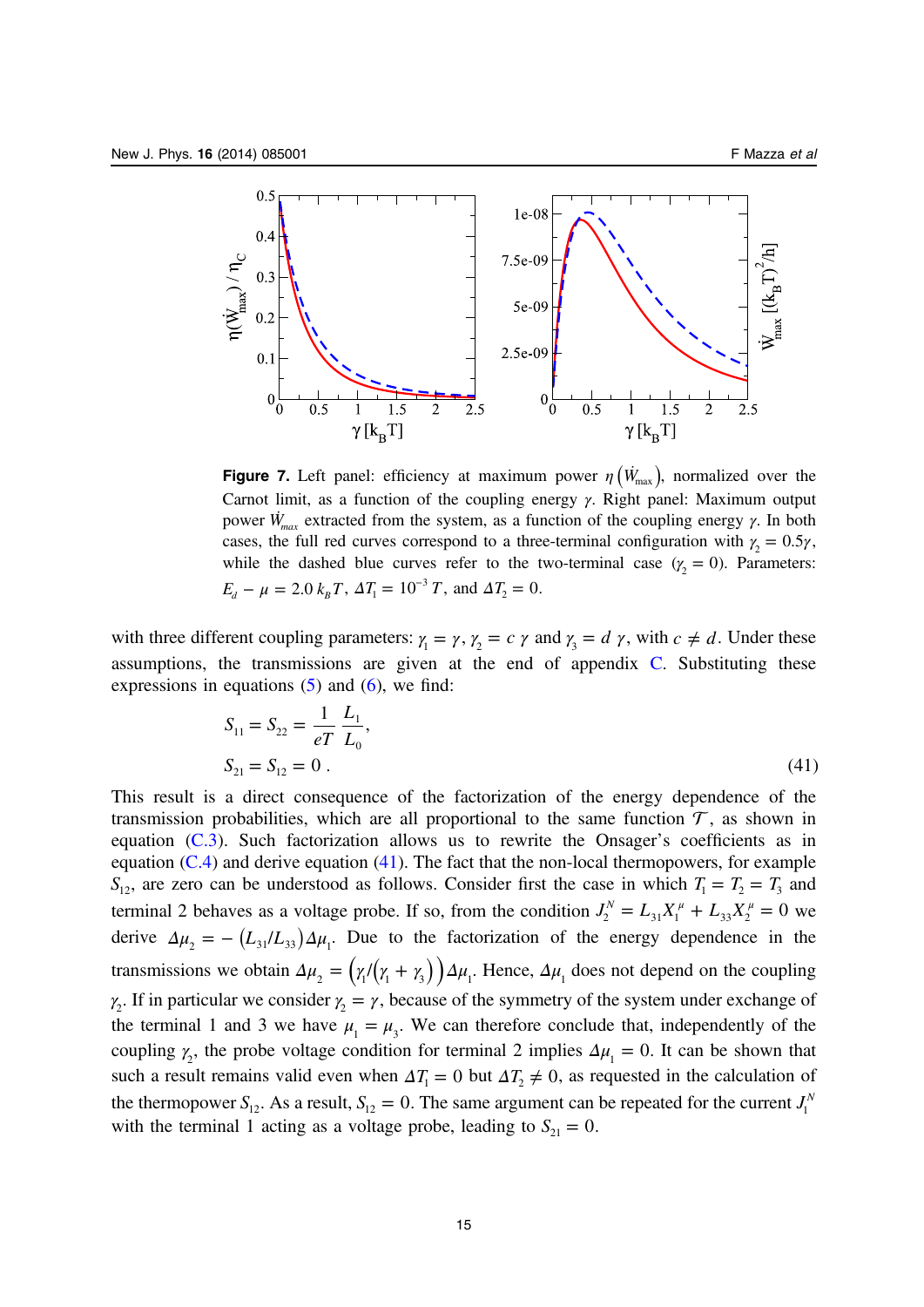

Figure 8. Sketch of the double dot model used in the numerical simulations: two quantum dots with a single energy level are connected in series to three fermionic reservoirs 1, 2 and 3. The chemical potential and temperature of reservoir 3 are assumed as the reference values  $\mu$  and T. A two-terminal configuration is obtained in the case in which the coupling to reservoir 2 (equal for both the dots) vanishes ( $\gamma_2 = 0$ ).

#### 4.2. Double dot

Let us now consider a system made of two quantum dots in series, each with a single energy level, coupled to three fermionic reservoirs. This system is described by the Hamiltonian:

$$
H = \begin{bmatrix} E_L & -t \\ -t & E_R \end{bmatrix}.
$$
 (42)

We call  $t$  the hopping energy between the dots, and we assume that dot  $L$  is coupled to the left lead (1), dot R is coupled to the right lead (3) and that both are coupled to a third lead (2) (see figure 8). The self energies describing these couplings are:

$$
\Sigma_1 = \begin{bmatrix} \sigma_1 & 0 \\ 0 & 0 \end{bmatrix}, \quad \Sigma_2 = \begin{bmatrix} \sigma_2 & 0 \\ 0 & \sigma_2 \end{bmatrix}, \quad \Sigma_3 = \begin{bmatrix} 0 & 0 \\ 0 & \sigma_3 \end{bmatrix}.
$$
 (43)

In the wide-band approximation, we assume that these quantities are energy-independent and they can be written as purely imaginary numbers  $\sigma_i = -i \gamma/2$ . The self energies thus become:

$$
\Sigma_1 = \begin{bmatrix} -i\frac{\gamma_1}{2} & 0 \\ 0 & 0 \end{bmatrix}, \quad \Sigma_2 = \begin{bmatrix} -i\frac{\gamma_2}{2} & 0 \\ 0 & -i\frac{\gamma_2}{2} \end{bmatrix}, \quad \Sigma_3 = \begin{bmatrix} 0 & 0 \\ 0 & -i\frac{\gamma_3}{2} \end{bmatrix}.
$$
 (44)

The retarded Green's function of the system is then:

$$
G = [E1 - H - \Sigma]^{-1} = \begin{bmatrix} E - E_L - \sigma_1 - \sigma_2 & t \\ t & E - E_R - \sigma_3 - \sigma_2 \end{bmatrix}^{-1} =
$$

$$
= \frac{1}{\det(g)} \begin{bmatrix} E - E_R + i\frac{\gamma_3 + \gamma_2}{2} & -t \\ -t & E - E_L + i\frac{\gamma_1 + \gamma_2}{2} \end{bmatrix}, \quad (45)
$$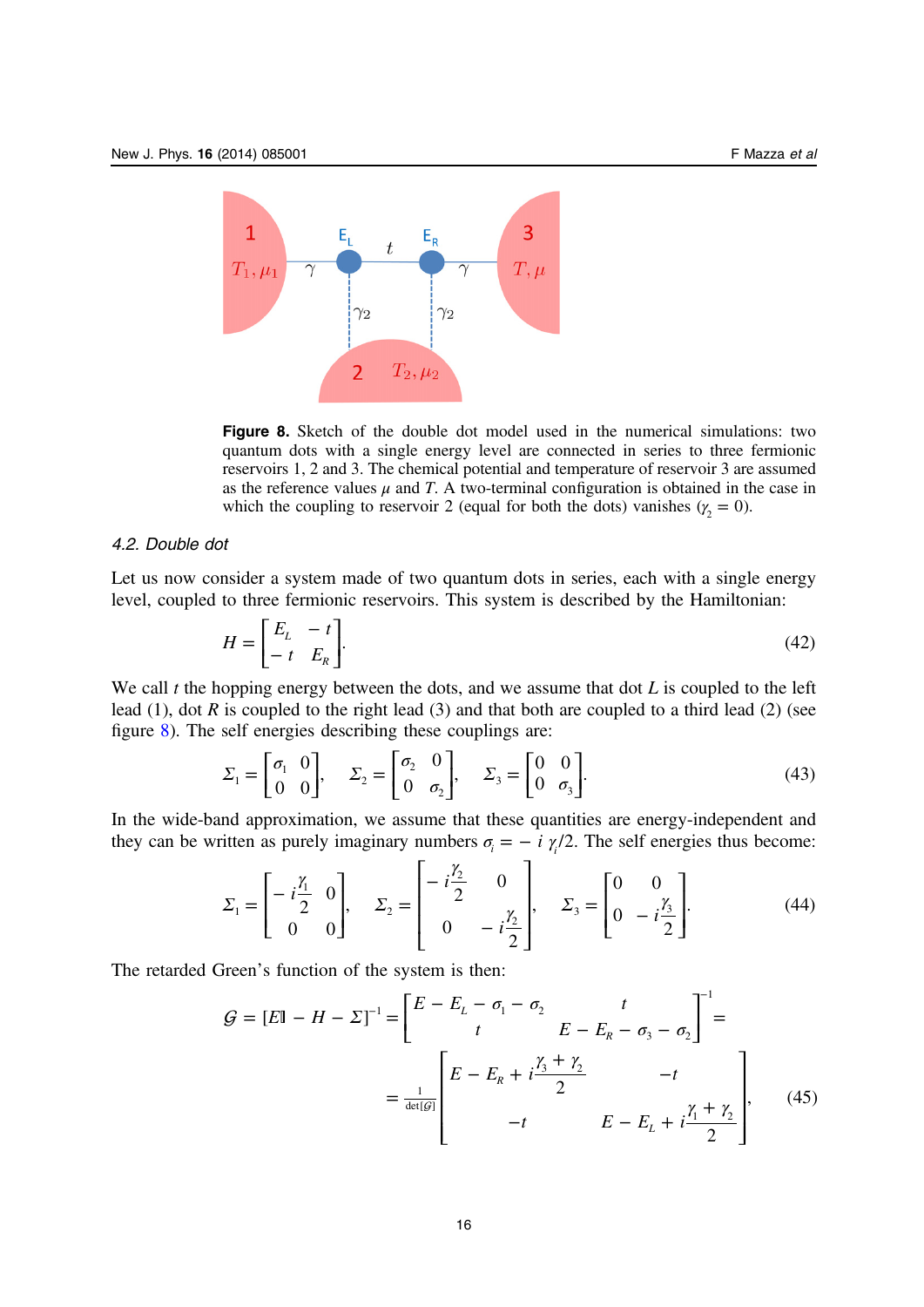with

$$
\det[\mathcal{G}] = \left( E - E_L + i \frac{\gamma_1 + \gamma_2}{2} \right) \left( E - E_R + i \frac{\gamma_3 + \gamma_2}{2} \right) - t^2.
$$
 (46)

Let us now define the broadening matrices as  $\Gamma_i = i \left( \Sigma_i - \Sigma_i^{\dagger} \right)$ :

$$
\Gamma_1 = \begin{bmatrix} \gamma_1 & 0 \\ 0 & 0 \end{bmatrix}, \qquad \Gamma_2 = \begin{bmatrix} \gamma_2 & 0 \\ 0 & \gamma_2 \end{bmatrix}, \qquad \Gamma_3 = \begin{bmatrix} 0 & 0 \\ 0 & \gamma_3 \end{bmatrix}.
$$
 (47)

The matrix of transmission probability  $\mathcal{T}_{ii}$  between each pair of reservoirs is then given by the Fisher–Lee formula [\[39](#page-24-0), [45](#page-24-0)]

$$
\mathcal{T}_{ij} = \operatorname{Tr} \left[ \Gamma_i \mathcal{G} \Gamma_j \mathcal{G}^\dagger \right]. \tag{48}
$$

For the system under consideration we obtain

$$
\mathcal{T}_{13} = \frac{\gamma_1 \gamma_3}{\left|\det[\mathcal{G}]\right|^2} t^2,\tag{49}
$$

$$
\mathcal{T}_{12} = \frac{\gamma_1 \gamma_2}{\left| \det \left[ \mathcal{G} \right] \right|^2} \left[ \left( E - E_R \right)^2 + \left( \frac{\gamma_3 + \gamma_2}{2} \right)^2 + t^2 \right],\tag{50}
$$

$$
\mathcal{T}_{32} = \frac{\gamma_3 \gamma_2}{|\det[\mathcal{G}]\,|^2} \Bigg[ \left( E - E_L \right)^2 + \left( \frac{\gamma_1 + \gamma_2}{2} \right)^2 + t^2 \Bigg]. \tag{51}
$$

At this point, it is clear that the energy dependence of the transmission matrix cannot be factorized as for the single dot case. This model is hence the simplest in which we can observe finite non-local thermopowers and an increase of both the power and the efficiency of the corresponding thermal machine. We find that the behavior of such quantities as functions of the various parameters is qualitatively very similar to the case of the single dot, thus confirming that a third terminal could improve the performance of a quantum machine.

Since in this system all the transport coefficients are different from zero, it is instructive to study the behavior of the generalized figures of merit defined in equation [\(29](#page-9-0)). In figure [9](#page-18-0) we show, in the configuration with only one positive heat flux  $(J_1^Q > 0)$ ,  $Z_{11}^a T$  (dotted line),  $Z_{11}^b T$ (dashed line) and  $Z_{11}^c T$  (full line). We investigate their behavior as a function of the coupling  $\gamma_2$ and of the total coupling  $\gamma$ . Note that in the two-terminal limit ( $\gamma_2 \rightarrow 0$ )  $Z_{11}^c T$  reduces to the standard thermoelectric figure of merit ZT, while  $Z_{11}^a T$  and  $Z_{11}^b T$  tend to zero. When we turn on the interaction with the reservoir 2 (left panel), we notice that the figure of merit  $Z_{11}^c T$  decreases, while the figures of merit  $Z_{11}^b T$  and  $Z_{11}^a T$  increase their absolute values. From the behavior as a function of the total coupling  $\gamma$  we can see that in the limit of  $\delta$ -shaped transmission function  $(\gamma \to 0)$ , the figures of merit diverge, leading to the Carnot efficiency, while in the limit of broad transmission window ( $\gamma \to \infty$ ), all the figures of merit go to zero and we recover the case of zero efficiency.

4.2.1. Thermopowers. As mentioned before, the fact that the energy-dependence of the transmission matrix for the double dot cannot be factorized is sufficient to guarantee finite non-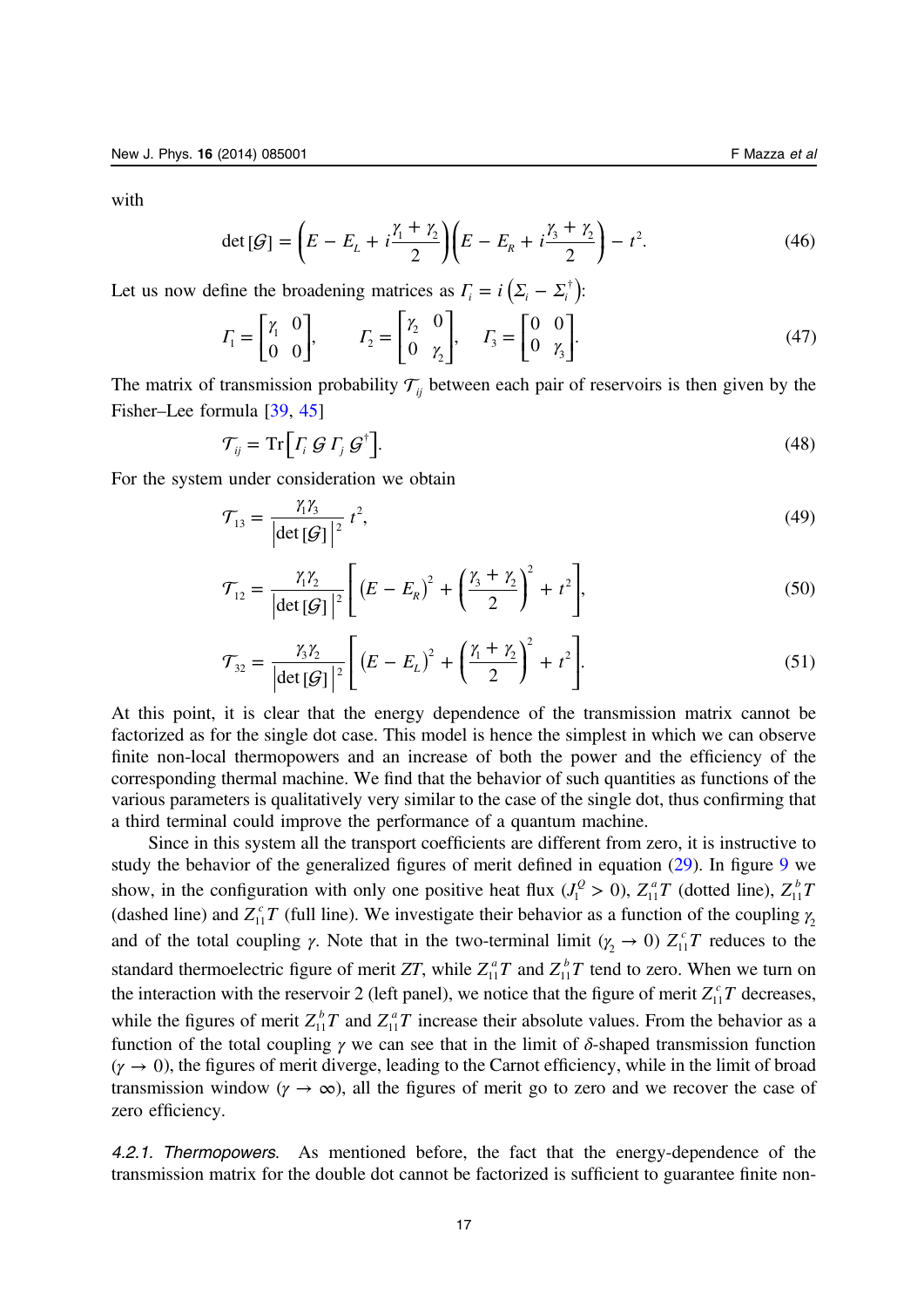<span id="page-18-0"></span>

**Figure 9.** Various figures of merit  $Z_{11}^a T$  (dotted line),  $Z_{11}^b T$  (dashed line) and  $Z_{11}^c T$  (full line) as a function of the coupling to the bottom reservoir  $\gamma_2$  (left panel), and as a function of the total coupling  $\gamma$  (right panel). Parameter values:  $E_L - \mu = -2 k_B T$ ,  $E_R - \mu = -20 \ k_B T$ ,  $\gamma = 0.1 \ k_B T$  (left panel) and  $\gamma_2 = 0.5 \ k_B T$  (right panel).

local thermopowers, as shown in the left panel of figure [10](#page-19-0). As a function of  $\gamma_2$ ,  $S_{12}$  starts from zero, while  $S_{21}$  starts from a finite value. This different behavior for the two non-local thermopowers is due to the different role played by  $\gamma_2$  in the two cases. As far as  $S_{12}$  is concerned, when we set a temperature difference  $\Delta T_2$  in lead 2, a chemical potential difference  $\Delta \mu_1$  develops in lead 1 to annihilate the current that flows out of the lead 2. When the coupling  $\gamma_2$ goes to zero, that current goes to zero and so does the chemical potential difference  $\Delta \mu$ . This argument does not hold for  $S_{21}$ , because the temperature difference  $\Delta T_1$  is set in lead 1, and  $\gamma_2$ does not control the current anymore. Therefore when the coupling  $γ_2$  approaches zero the current still has a finite value, and so the chemical potential difference  $\Delta \mu$ , needed to annihilate it. Furthermore, the local thermopowers are no more equal, as shown in the right panel of figure [10](#page-19-0).

# 5. Conclusions

In this paper we have developed a general formalism for linear-response multi-terminal thermoelectric transport. In particular, we have worked out analytical expressions for the efficiency at maximum power in the three-terminal case. By means of two simple noninteracting models (single- and double-dot), we have shown that a third terminal can be useful to improve the thermoelectric performance of a system with respect to the two-terminal case. Moreover, we have discussed conditions under which non-local thermopowers could be observed. Our analysis could be extended also to cases in which time-reversal symmetry is broken by a magnetic field or including bosonic or superconducting terminals. It is an interesting open problem to understand in such instances both thermoelectric performance in realistic systems and fundamental bounds on efficiency for power generation and cooling.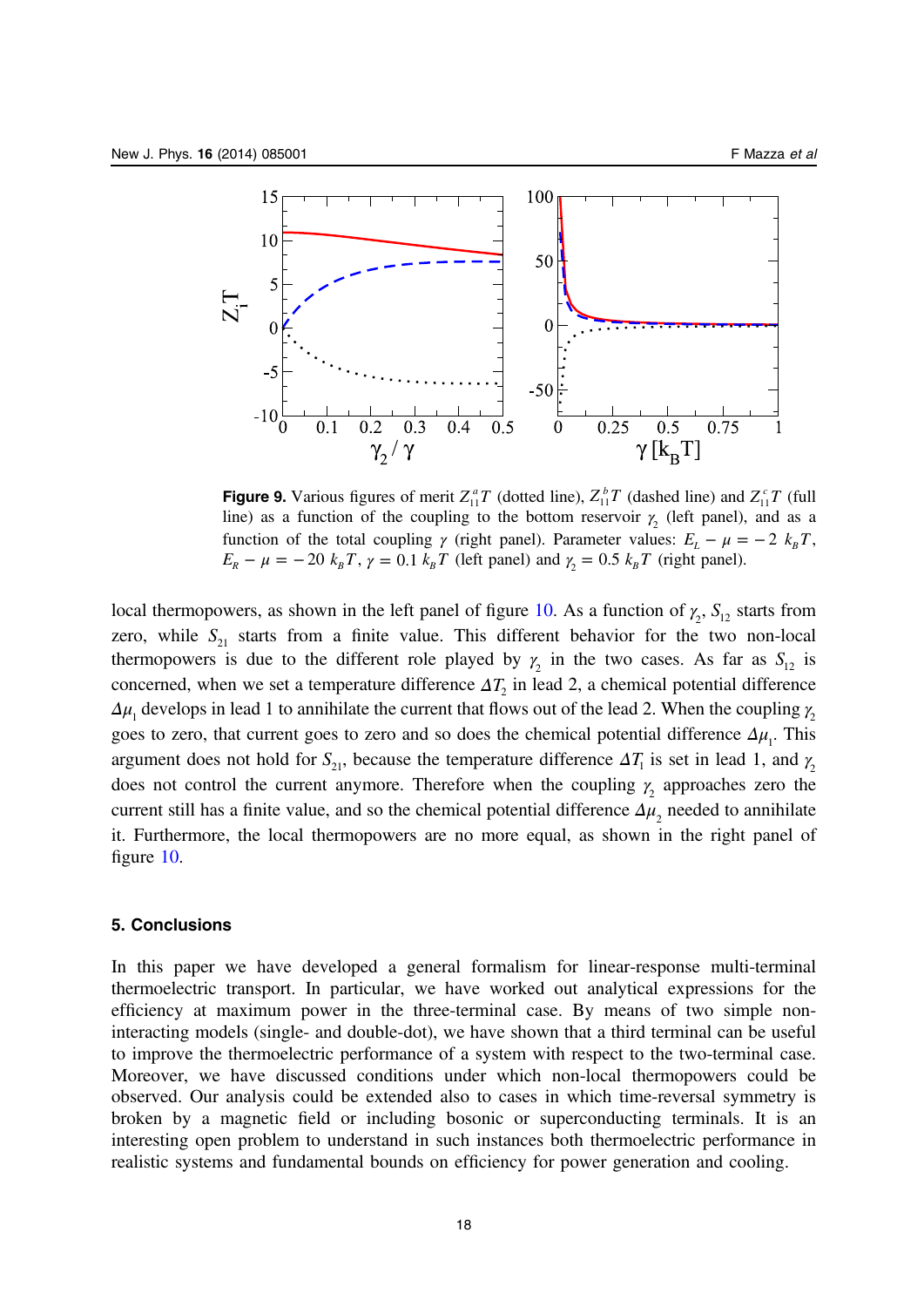<span id="page-19-0"></span>

**Figure 10.** (left panel) Non local thermopowers as a function of the coupling  $\gamma_2$  to lead 2. The full red line corresponds to  $S_{12} = -\Delta \mu_1 / \Delta T_2$ , while the dashed (blue) line corresponds to  $S_{21} = -\Delta \mu_2 / \Delta T_1$ . (right panel) Local thermopowers as a function of the coupling  $\gamma_2$  to lead 2. The full (red) line corresponds to  $S_{11} = -\Delta \mu_1 / \Delta T_1$ , while the dashed (blue) line corresponds to  $S_{22} = -\Delta \mu_2 / \Delta T_2$ . Parameter values as in figure [9.](#page-18-0)

# Acknowledgments

The authors would like to acknowledge H Linke, M Molteni and S Valentini for the useful discussions. This work has been supported by the COST Action MP1209, by the EU project ThermiQ and by MIUR-PRIN: Collective quantum phenomena: from strongly correlated systems to quantum simulators.

#### Appendix A. Calculation of the transport coefficients and thermopowers

To compute the multi-terminal thermopowers defined in equations ([5\)](#page-5-0) and ([6](#page-5-0)) we have to express one of the temperatures as a function of a thermal current. For example let us start from the inversion between  $X_1^T$  and  $J_1^Q$ . In the Onsager's formalism this can be expressed as:

$$
0 = -\begin{pmatrix} J_1^N \\ X_1^T \\ J_2^N \\ J_2^Q \end{pmatrix} + \mathcal{L} \begin{pmatrix} X_1^\mu \\ J_1^Q \\ X_2^\mu \\ X_2^T \end{pmatrix} = (L - \mathbb{I}) A A^{-1} \begin{pmatrix} \mathbf{X} \\ \mathbf{J} \end{pmatrix},
$$
(A.1)

where A is a permutation matrix that switches  $X_1^T$  and  $J_1^Q$ , **X** and **J** are column vectors with components  $(X_1^{\mu}, X_1^T, X_2^{\mu}, X_2^T)$  and  $(J_1^N, J_1^Q, J_2^N, J_2^Q)$ , respectively, and  $\mathbb{I}$  is the 4  $\times$  4 identity matrix. Then we obtain:

$$
0 = (L - \mathbb{I})A A^{-1} \begin{pmatrix} \mathbf{X} \\ \mathbf{J} \end{pmatrix} = (L - \mathbb{I})A \begin{pmatrix} \mathbf{X}^* \\ \mathbf{J}^* \end{pmatrix}
$$
  
=  $B\mathbf{X}^* + C\mathbf{J}^*,$  (A.2)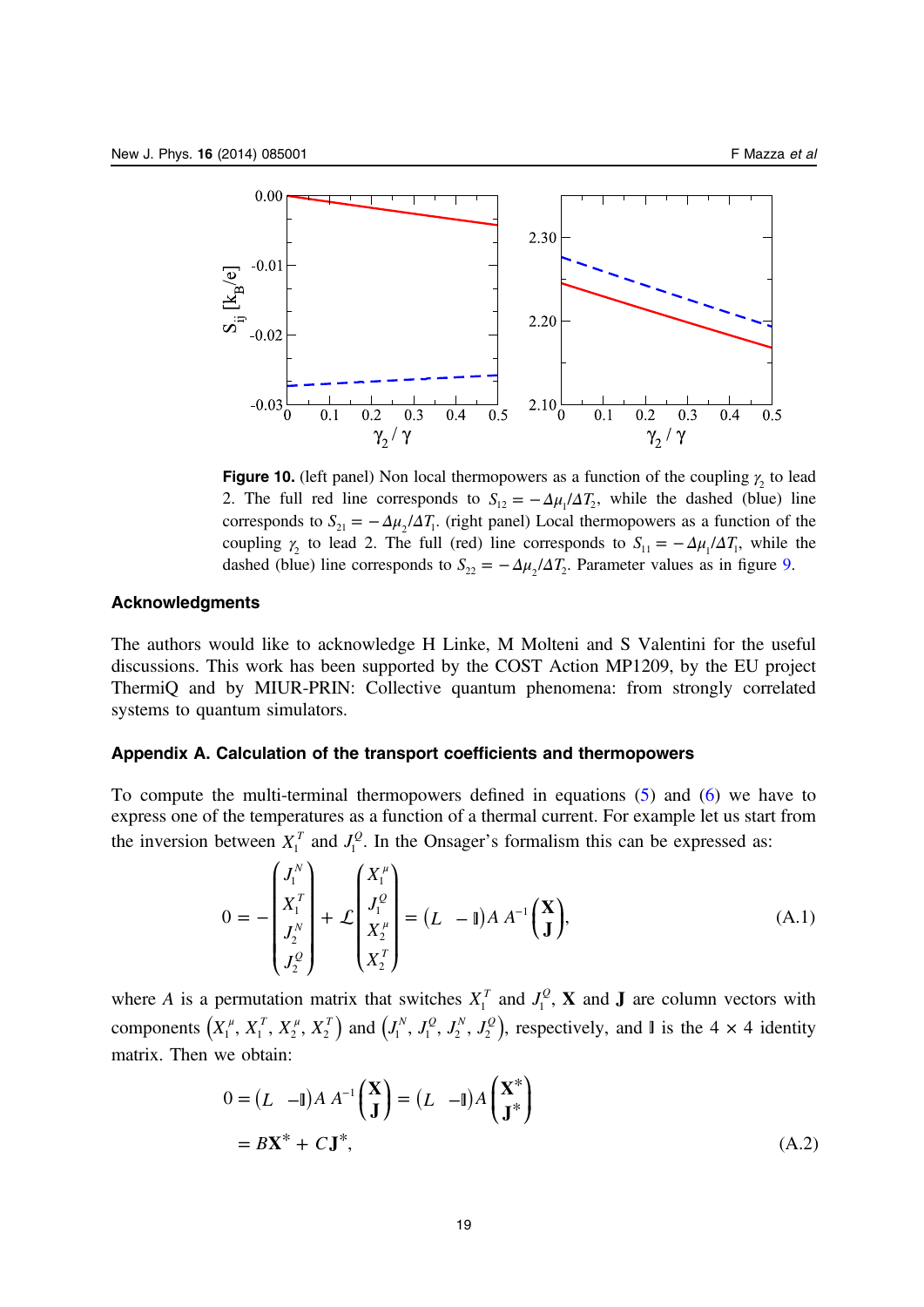<span id="page-20-0"></span>where  $X^*$  and  $J^*$  are the vectors  $X$  and  $J$  after the action of  $A^{-1}$ , that is, with  $X_1^T \leftrightarrow J_1^Q$ ;  $B$  and  $C$ are the matrices determined by the product  $(L - \mathbb{I})A$ . We can now define the thermopower from the following equations:

$$
\mathbf{X}^* = -B^{-1} C \mathbf{J}^* \Rightarrow \begin{pmatrix} X_1^{\mu} \\ J_1^{\mathcal{Q}} \\ X_2^{\mu} \\ X_2^{\tau} \end{pmatrix} = \mathcal{L}^{-1} \begin{pmatrix} J_1^N = 0 \\ X_1^T = 0 \\ J_2^N = 0 \\ J_2^{\mathcal{Q}} \end{pmatrix} .
$$
 (A.3)

For this choice of the parameters we have inverted, two different thermopowers can be defined, the non local  $S_{12}$ :

$$
S_{12} = -\frac{\Delta \mu_1}{e \Delta T_2} = -\frac{1}{e T} \frac{X_1^{\mu}}{X_2^T} = \frac{1}{e T} \frac{L_{13;34}^{(2)}}{L_{13;31}^{(2)}},\tag{A.4}
$$

and the local  $S_{22}$ :

$$
S_{22} = -\frac{\Delta \mu_2}{e \Delta T_2} = -\frac{1}{e T} \frac{X_2^{\mu}}{X_2^T} = \frac{1}{e T} \frac{L_{14;31}^{(2)}}{L_{13;31}^{(2)}}.
$$
 (A.5)

The two-terminal limit in which reservoirs 2 and 3 only are connected is obtained after setting in the Onsager matrix  $L_{ii} = 0$  if  $i = 1,2$  or  $j = 1,2$ . In this limit, the previous expressions reduce to:

$$
S_{12} \to 0,
$$
  
\n
$$
S_{22} \to \frac{1}{e} \frac{L_{34}}{L_{33}}.
$$
\n(A.6)

The non-local term goes to zero, while the local one goes to the correct value of the 2-terminal system. The two other terms of these generalized thermopowers are obtained with the inversion of  $X_2^T$  and  $J_2^Q$ . Then we can define  $S_{21}$  as the non local quantity, and  $S_{11}$  as the local one:

$$
S_{21} = -\frac{1}{eT} \frac{X_2^{\mu}}{X_1^T} = \frac{1}{eT} \frac{L_{13;21}^{(2)}}{L_{13;31}^{(2)}}
$$
\n
$$
S_{11} = -\frac{1}{eT} \frac{X_1^{\mu}}{X_1^T} = \frac{1}{eT} \frac{L_{13;32}^{(2)}}{L_{13;31}^{(2)}}
$$
\n(A.7)

In a similar way all the other transport coefficients can be defined, by inverting a generalized force with a current.

# Appendix B. Cholesky Decomposition of the three-terminal Onsager matrix

In linear algebra, the Cholesky decomposition [\[44](#page-24-0)] is a tool which allows us to write a Hermitian, positive-definite (or semipositive-definite) matrix  $L$  as a product of a lower triangular matrix *D* and its conjugate transpose *D*<sup>†</sup>: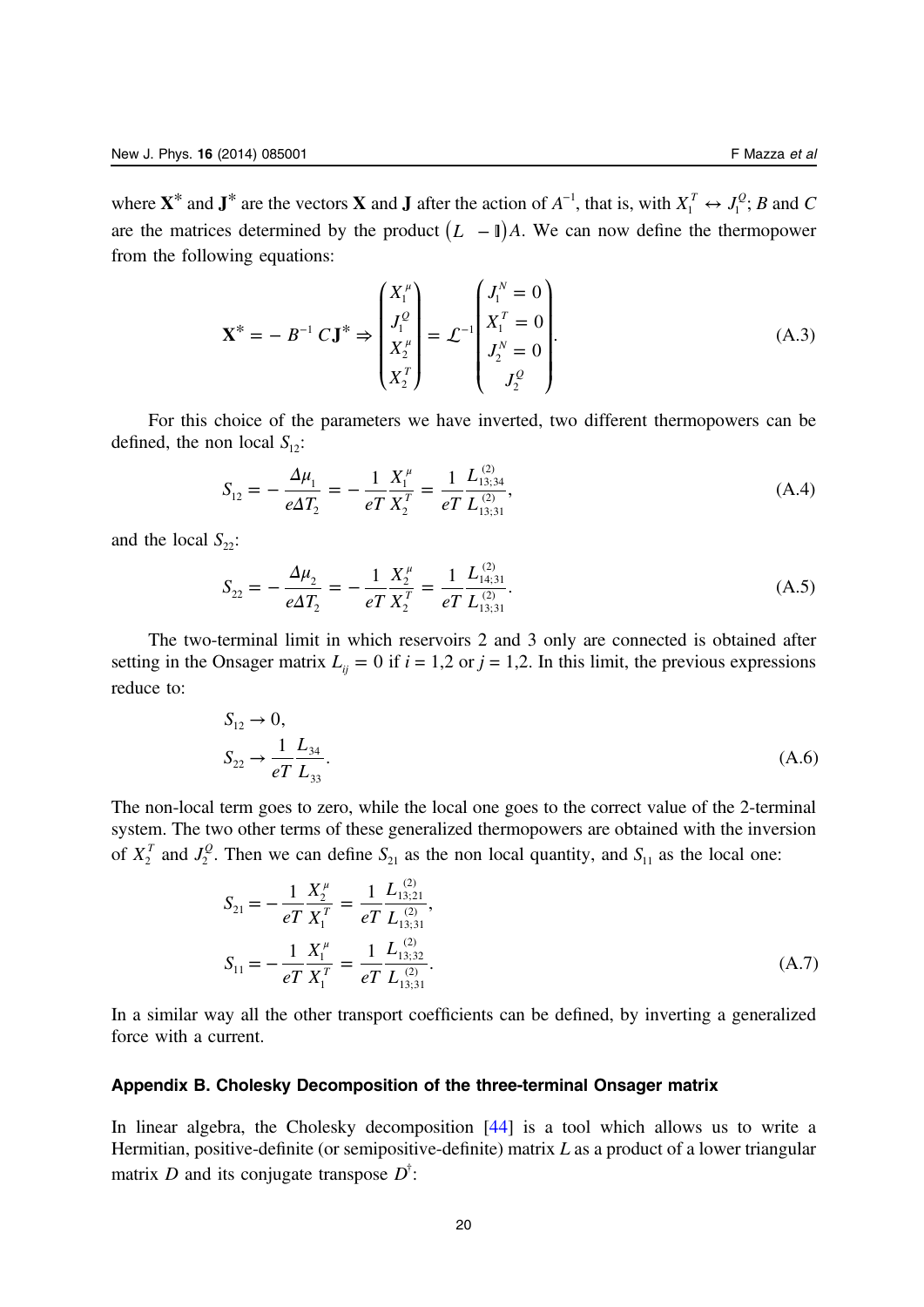$$
L = DD^{\dagger}, \tag{B.1}
$$

(in particular, if L is *real*,  $D^{\dagger}$  is simply the transpose of D). It turns out that the sign of some quantities defined throughout this work as combinations of products of Onsager coefficients  $L_{ii}$ can be easily studied by using the Cholesky decomposition on the Onsager matrix L. As an example, by writing

$$
D = \begin{pmatrix} \rho_{11} & 0 & 0 & 0 \\ \rho_{12} & \rho_{22} & 0 & 0 \\ \rho_{13} & \rho_{23} & \rho_{33} & 0 \\ \rho_{14} & \rho_{24} & \rho_{34} & \rho_{44} \end{pmatrix},
$$
 (B.2)

it can be shown that the coefficient b and c defined in equation  $(23)$  are equal to

$$
b = \frac{\rho_{14}^2 (\rho_{23}^2 + \rho_{33}^2) + (\rho_{23}\rho_{24} + \rho_{33}\rho_{34})^2}{T^3 (\rho_{23}^2 + \rho_{33}^2)},
$$
  

$$
c = \frac{\rho_{22}^2 \rho_{23}^2 + \rho_{12}^2 (\rho_{23}^2 + \rho_{33}^2)}{T^3 (\rho_{23}^2 + \rho_{33}^2)},
$$
 (B.3)

and therefore are non-negative. The coefficient

$$
a = \frac{\rho_{12}\rho_{14}\left(\rho_{23}^2 + \rho_{33}^2\right) + \rho_{22}\rho_{23}\left(\rho_{23}\rho_{24} + \rho_{33}\rho_{34}\right)}{T^3\left(\rho_{23}^2 + \rho_{33}^2\right)}
$$

instead has an undefined sign. Still one can prove that it is such that the determinant of the matrix  $M$  which appears in equation [\(22](#page-8-0)) is non-negative. Indeed we have

$$
\det(M) = \frac{\left(-\rho_{14}\rho_{22}\rho_{23} + \rho_{12}\rho_{23}\rho_{24} + \rho_{12}\rho_{33}\rho_{34}\right)^2}{T^6\left(\rho_{23}^2 + \rho_{33}^2\right)} ,
$$
 (B.4)

which, together with the positivity of  $b$  and  $c$  entails that  $M$  is semi-positive definite.

The same procedure can be used to study the sign of the constants  $C_1$ ,  $C_2$  and  $C_{12}$  defined in equations [\(33](#page-10-0)), [\(34](#page-10-0)), and [\(35](#page-10-0)), respectively. As it is shown here below,  $C_1$  and  $C_2$  are always non-negative, while  $C_{12}$  has an undefined sign:

$$
C_{1} = \frac{2\left[\left(\delta\rho_{22}\rho_{33} + \rho_{24}\rho_{33} - \rho_{23}\rho_{34}\right)^{2} + \left(\rho_{23}^{2} + \rho_{33}^{2}\right)\rho_{44}^{2}\right]}{\rho_{22}^{2}\rho_{33}^{2}},
$$
  
\n
$$
C_{2} = \frac{2\left[\left(\delta\rho_{22}\rho_{33} + \rho_{24}\rho_{33} - \rho_{23}\rho_{34}\right)^{2} + \left(\rho_{23}^{2} + \rho_{33}^{2}\right)\rho_{44}^{2}\right]}{\left(\rho_{24}\rho_{33} - \rho_{23}\rho_{34}\right)^{2} + \left(\rho_{23}^{2} + \rho_{33}^{2}\right)\rho_{44}^{2}},
$$
  
\n
$$
C_{12} = \frac{\left(\rho_{22}\rho_{33} + \delta\rho_{24}\rho_{33} - \delta\rho_{23}\rho_{34}\right)^{2} + \delta^{2}\left(\rho_{23}^{2} + \rho_{33}^{2}\right)\rho_{44}^{2}}{\rho_{22}\rho_{33}\left(\rho_{24}\rho_{33} - \rho_{23}\rho_{34}\right)}.
$$
(B.5)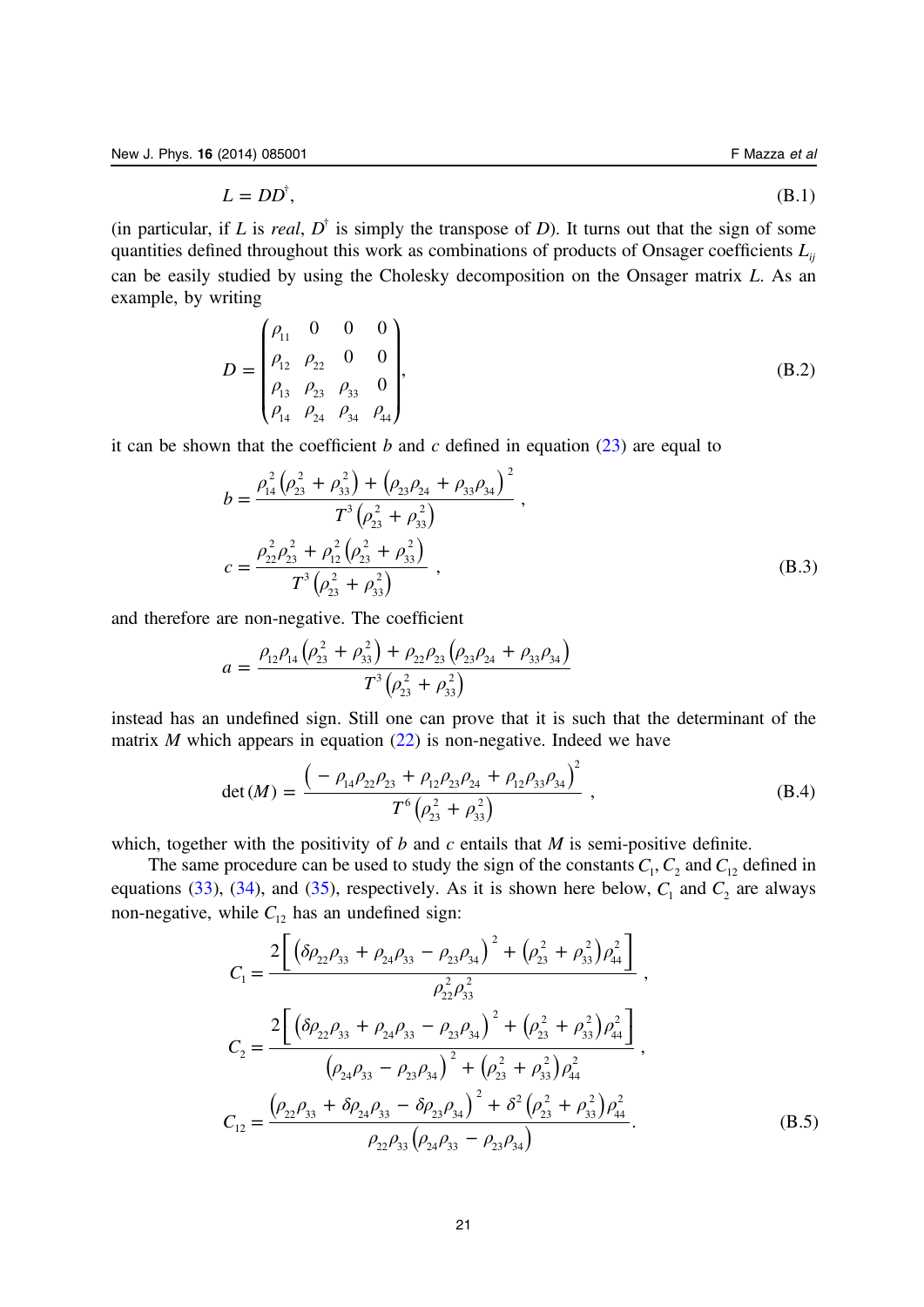#### <span id="page-22-0"></span>Appendix C. Scattering approach in linear response: the Onsager coefficients

For a three-terminal configuration, as in the previous sections, we choose the right reservoir 3 as the reference  $(\mu_1 = \mu = 0, T_1 = T)$ , and characterize the problem in terms of the particle/heat currents flowing in linear response between the system and leads 1 (held at  $\mu_1 = \mu + \Delta \mu_1$  and  $T_1 = T + \Delta T_1$  and 2 (held at  $\mu_2 = \mu + \Delta \mu_2$  and  $T_2 = T + \Delta T_2$ ). The Onsager's coefficients are obtained from the linear expansion of the currents  $J_i^N$  and  $J_i^Q$  (*i*=1,2) given by equations [\(39](#page-11-0)) and [\(40](#page-11-0)). They can be written in terms of the transmission probabilities  $\mathcal{T}_i$ ,  $i, j \in \{1, 2, 3\}$  as:

$$
L_{11} = \frac{T}{h} \int dE \left( -\partial_{5} f \right) (\mathcal{T}_{12} + \mathcal{T}_{13}),
$$
  
\n
$$
L_{12} = \frac{T}{h} \int dE \left( -\partial_{5} f \right) (E - \mu) (\mathcal{T}_{12} + \mathcal{T}_{13}) = L_{21},
$$
  
\n
$$
L_{13} = \frac{T}{h} \int dE \left( -\partial_{5} f \right) (-\mathcal{T}_{12}) = L_{31},
$$
  
\n
$$
L_{14} = \frac{T}{h} \int dE \left( -\partial_{5} f \right) (-\left( E - \mu \right) \mathcal{T}_{12}) = L_{41},
$$
  
\n
$$
L_{22} = \frac{T}{h} \int dE \left( -\partial_{5} f \right) (E - \mu)^{2} (\mathcal{T}_{12} + \mathcal{T}_{13}),
$$
  
\n
$$
L_{23} = \frac{T}{h} \int dE \left( -\partial_{5} f \right) (-\left( E - \mu \right) \mathcal{T}_{12}) = L_{32},
$$
  
\n
$$
L_{24} = \frac{T}{h} \int dE \left( -\partial_{5} f \right) \left( -\left( E - \mu \right)^{2} \mathcal{T}_{12} \right) = L_{42},
$$
  
\n
$$
L_{33} = \frac{T}{h} \int dE \left( -\partial_{5} f \right) (\mathcal{T}_{12} + \mathcal{T}_{23}),
$$
  
\n
$$
L_{34} = \frac{T}{h} \int dE \left( -\partial_{5} f \right) (E - \mu) (\mathcal{T}_{12} + \mathcal{T}_{23}) = L_{43},
$$
  
\n
$$
L_{44} = \frac{T}{h} \int dE \left( -\partial_{5} f \right) (E - \mu)^{2} (\mathcal{T}_{12} + \mathcal{T}_{23}),
$$
  
\n(C.1)

where T is the temperature, f denotes the Fermi–Dirac distribution at  $\mu$ , and  $\partial_E$  is the partial derivative with respect to the energy.

#### C.1. Transmission function of a single-level dot

For a scattering region consisting of a quantum dot with a single energy level, connected to the three-terminal, we can express the transmission function as  $[38]$  $[38]$ 

$$
\mathcal{T}_{ij} = \frac{\Gamma_i \Gamma_j}{(E - E_d)^2 + \left(\frac{r}{2}\right)^2}, \qquad (i \neq j),
$$
\n(C.2)

where  $\Gamma$ <sup>*i*</sup> is the contribution to the broadening due to the coupling to lead *i*, defined by  $\Gamma_i = i(\Sigma_i - \Sigma_i^{\dagger})$ ,  $\Sigma_i$  being the self-energy of lead *i*. In the wide-band limit approximation, we set  $\Sigma_i = -i \gamma_i/2$ , where  $\gamma_i$  does not depend on the energy. Note that this choice leads to the identification  $\Gamma_i = \gamma_i$ . Furthermore, at the denominator,  $\Gamma = \Gamma_1 + \Gamma_2 + \Gamma_3$  is the total broadening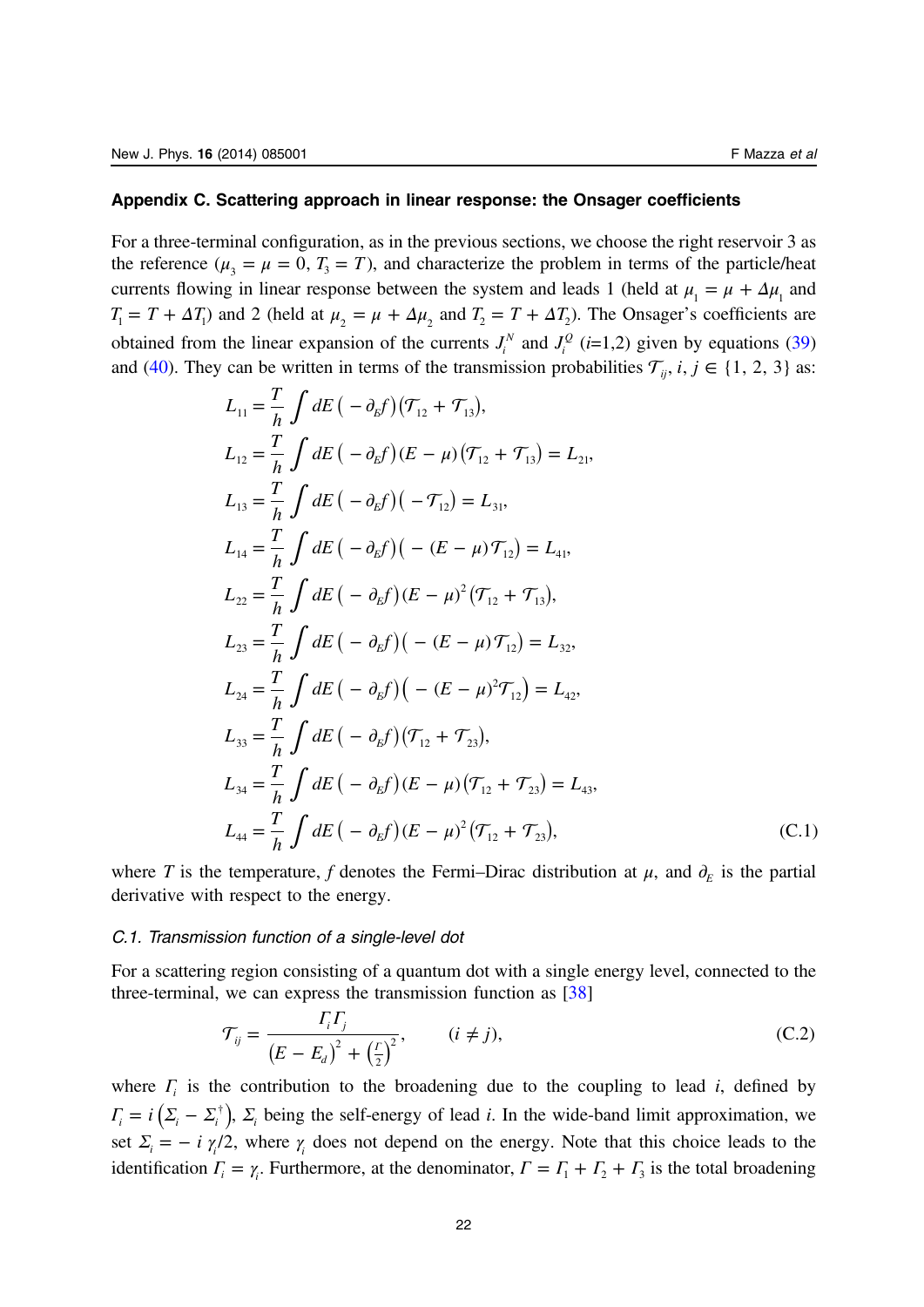<span id="page-23-0"></span>due to the coupling to *all* leads. If we denote  $\gamma_1 = \gamma$ ,  $\gamma_2 = c\gamma$ , and  $\gamma_3 = d\gamma$  the couplings to the three leads, we obtain for the transmissions the values

$$
\mathcal{T}_{12} = \frac{c\gamma^2}{(E - E_d)^2 + \frac{(1 + c + d)^2}{4}\gamma^2} \equiv c\mathcal{T},
$$
\n
$$
\mathcal{T}_{13} = \frac{d\gamma^2}{(E - E_d)^2 + \frac{(1 + c + d)^2}{4}\gamma^2} \equiv d\mathcal{T},
$$
\n
$$
\mathcal{T}_{23} = \frac{cd\gamma^2}{(E - E_d)^2 + \frac{(1 + c + d)^2}{4}\gamma^2} \equiv cd\mathcal{T}.
$$
\n(C.3)

The Onsager coefficients then read as follows:

$$
L_{11} = L_0(c + d),
$$
  
\n
$$
L_{12} = L_1(c + d),
$$
  
\n
$$
L_{13} = -c L_0,
$$
  
\n
$$
L_{14} = -c L_1,
$$
  
\n
$$
L_{22} = L_2(c + d),
$$
  
\n
$$
L_{23} = -c L_1,
$$
  
\n
$$
L_{24} = -c L_2,
$$
  
\n
$$
L_{33} = c L_0 (1 + d),
$$
  
\n
$$
L_{34} = c L_1 (1 + d),
$$
  
\n
$$
L_{44} = c L_2 (1 + d),
$$
\n(C.4)

with  $L_n = \frac{T}{h} \int dE \left( -\partial_E f \right) (E - \mu)$  $=\frac{T}{h}\int dE\left(-\frac{\partial_{E}f}{\partial x}\right)(E-\mu)^{n}\mathcal{T}.$ 

The numerical data shown in section [4.1](#page-11-0) are obtained for  $d=1$ , i.e. for  $\gamma_1 = \gamma_2 = \gamma$ . The twoterminal configuration corresponds to  $c = 0$  ( $\gamma_2 = 0$ ), while the coupling to terminal 2 is switched on progressively by increasing c.

#### **References**

- [1] Mahan G, Sales B and Sharp J 1997 Phys. Today [50](http://dx.doi.org/10.1063/1.881752) 42
- [2] Majumdar A 2004 Science [303](http://dx.doi.org/10.1126/science.1093164) 777
- [3] Dresselhaus M S, Chen G, Tang M Y, Yang R G, Lee H, Wang D Z, Ren Z F, Fleurial J-P and Gogna P 2007 Adv. Mater. **19** [1043](http://dx.doi.org/10.1002/(ISSN)1521-4095)
- [4] Snyder G J and Toberer E S 2008 Nature Mater 7 [105](http://dx.doi.org/10.1038/nmat2090)
- [5] Shakouri A 2011 Annu. Rev. Mater. Res. 41 [399](http://dx.doi.org/10.1146/annurev-matsci-062910-100445)
- [6] Dubi Y and di Ventra M 2011 Rev. Mod. Phys. 83 [131](http://dx.doi.org/10.1103/RevModPhys.83.131)
- [7] Benenti G, Casati G, Prosen T and Saito K 2013 arXiv:[1311.4430](http://arXiv.org/abs/1311.4430)
- [8] Jacquet P A 2009 *J. Stat. Phys* **134** [709](http://dx.doi.org/10.1007/s10955-009-9697-1)
- [9] Entin-Wohlman O, Imry Y and Aharony A 2010 Phys. Rev. B 82 [115314](http://dx.doi.org/10.1103/PhysRevB.82.115314)
- [10] Entin-Wohlman O and Aharony A 2012 Phys. Rev. B 85 [085401](http://dx.doi.org/10.1103/PhysRevB.85.085401)